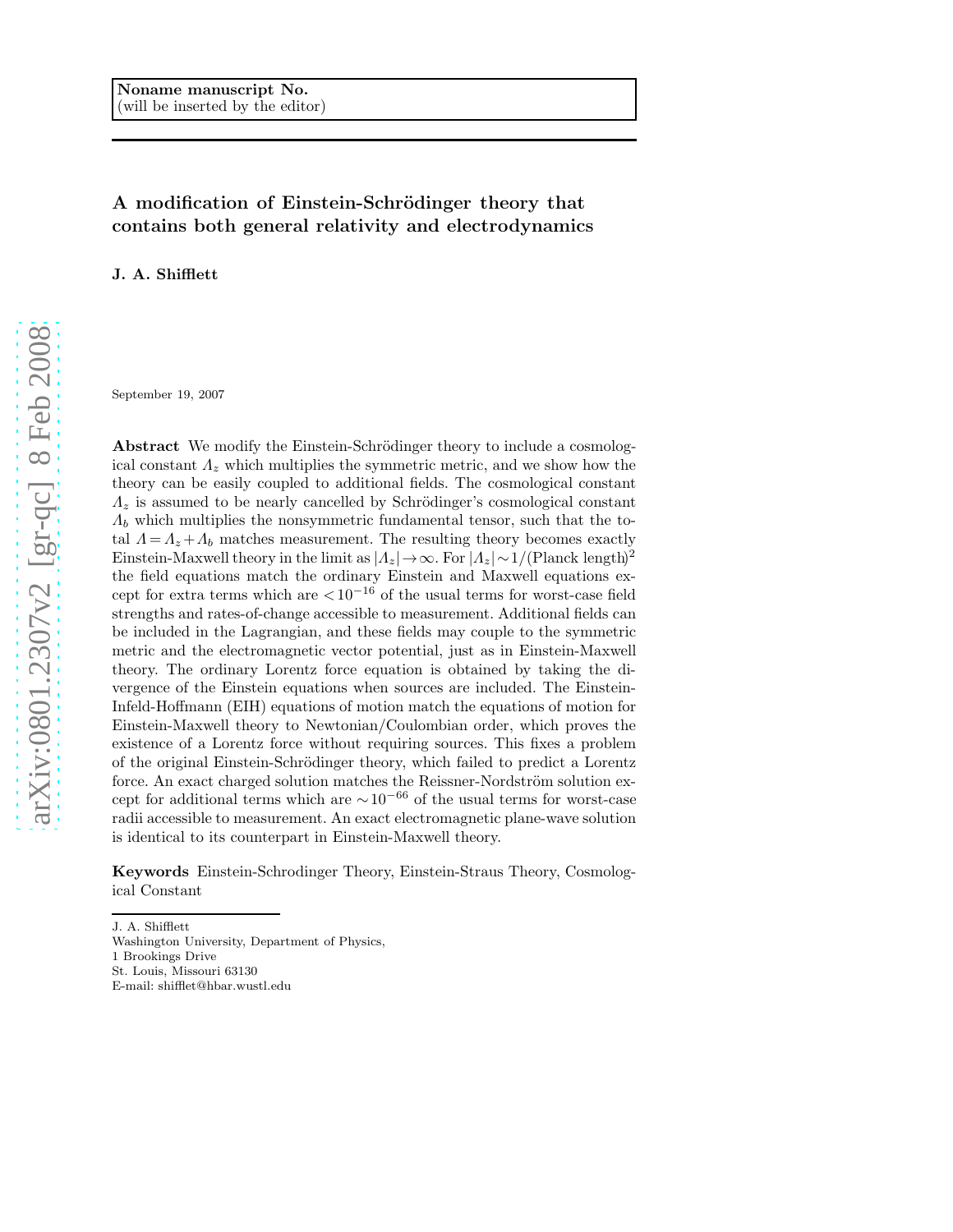#### 1 Introduction

The Einstein-Schrödinger theory is a generalization of vacuum general relativity which allows non-symmetric fields. The theory without a cosmological constant was first proposed by Einstein and Straus[\[1,](#page-21-0)[2,](#page-21-1)[3,](#page-21-2)[4,](#page-21-3)[5\]](#page-21-4). Schrödinger later showed that it could be derived from a very simple Lagrangian density if a cosmological constant was included  $[6,7,8]$  $[6,7,8]$  $[6,7,8]$ . Einstein and Schrödinger suspected that the theory might include electrodynamics, but no Lorentz force was found $[9,10]$  $[9,10]$  when using the Einstein-Infeld-Hoffmann (EIH) method $[11,$ 12. Here we show that a simple modification of the Einstein-Schrödinger theory closely approximates Einstein-Maxwell theory, and the Lorentz force does result from the EIH method, and in fact the ordinary Lorentz force equation results when sources are included. The modification is the addition of a second cosmological term  $\Lambda_z g_{\mu\nu}$ , where  $g_{\mu\nu}$  is the symmetric metric. We assume this term nearly cancels Schrödinger's "bare" cosmological term  $\Lambda_b N_{\mu\nu}$ , where  $N_{\mu\nu}$  is the nonsymmetric fundamental tensor. The total cosmological constant  $\Lambda = \Lambda_b + \Lambda_z$  can then match cosmological measurements of the accelerating universe. Our theory is related to one in [\[13\]](#page-21-12), but it is roughly the electromagnetic dual of that theory, and it allows coupling to additional fields (sources), and it allows  $\Lambda \neq 0$ .

The origin of our  $\Lambda_z$  is unknown. One possibility is that  $\Lambda_z$  could arise from vacuum fluctuations, an idea that has been discussed by many authors[\[14,](#page-21-13)[15,](#page-21-14) [16,](#page-21-15)[17\]](#page-21-16). Zero-point fluctuations are essential to both QED and the Standard-Model, and are the cause of the Casimir force[\[15\]](#page-21-14) and other effects. Another possibility is that  $\Lambda_z$  arises dynamically, related to the minimum of a potential of some additional field in the theory. Speculation about the origin of this second cosmological constant is beyond the scope of this paper. Our main goal here is to demonstrate that the theory closely approximates Einstein-Maxwell theory.

Like Einstein-Maxwell theory, our theory can be coupled to additional fields using a symmetric metric  $g_{\mu\nu}$  and vector potential  $A_{\mu}$ , and it is invariant under  $a U(1)$  gauge transformation. The theory does not enlarge the invariance group. When coupled to the Standard Model, the combined Lagrangian is invariant under the usual  $U(1) \otimes SU(2) \otimes SU(3)$  gauge group. The usual  $U(1)$  gauge term  $F^{\mu\nu}F_{\mu\nu}$  is incorporated together with the geometry, and is not explicitly in the Lagrangian. Whether this is a step backwards from Einstein-Maxwell theory coupled to the Standard Model, or whether the  $SU(2)$  and  $SU(3)$  gauge terms could also be incorporated using non-Abelian fields as in [\[18,](#page-21-17)[19\]](#page-21-18), or by using higher space-time dimensions, is speculation beyond the scope of this paper.

This paper is organized as follows. In §[2](#page-2-0) we discuss the Lagrangian density. In §[3-](#page-5-0)§[5](#page-8-0) we derive the field equations and quantify how closely they approximate the field equations of Einstein-Maxwell theory. In §[6](#page-12-0) we derive the ordinary Lorentz force equation by taking the divergence of the Einstein equations when sources are included. In §[7](#page-12-1) we derive the Lorentz force using the EIH method, which requires no sources in the Lagrangian. In §[8](#page-17-0) we give an exact charged solution and show that it closely approximates the Reissner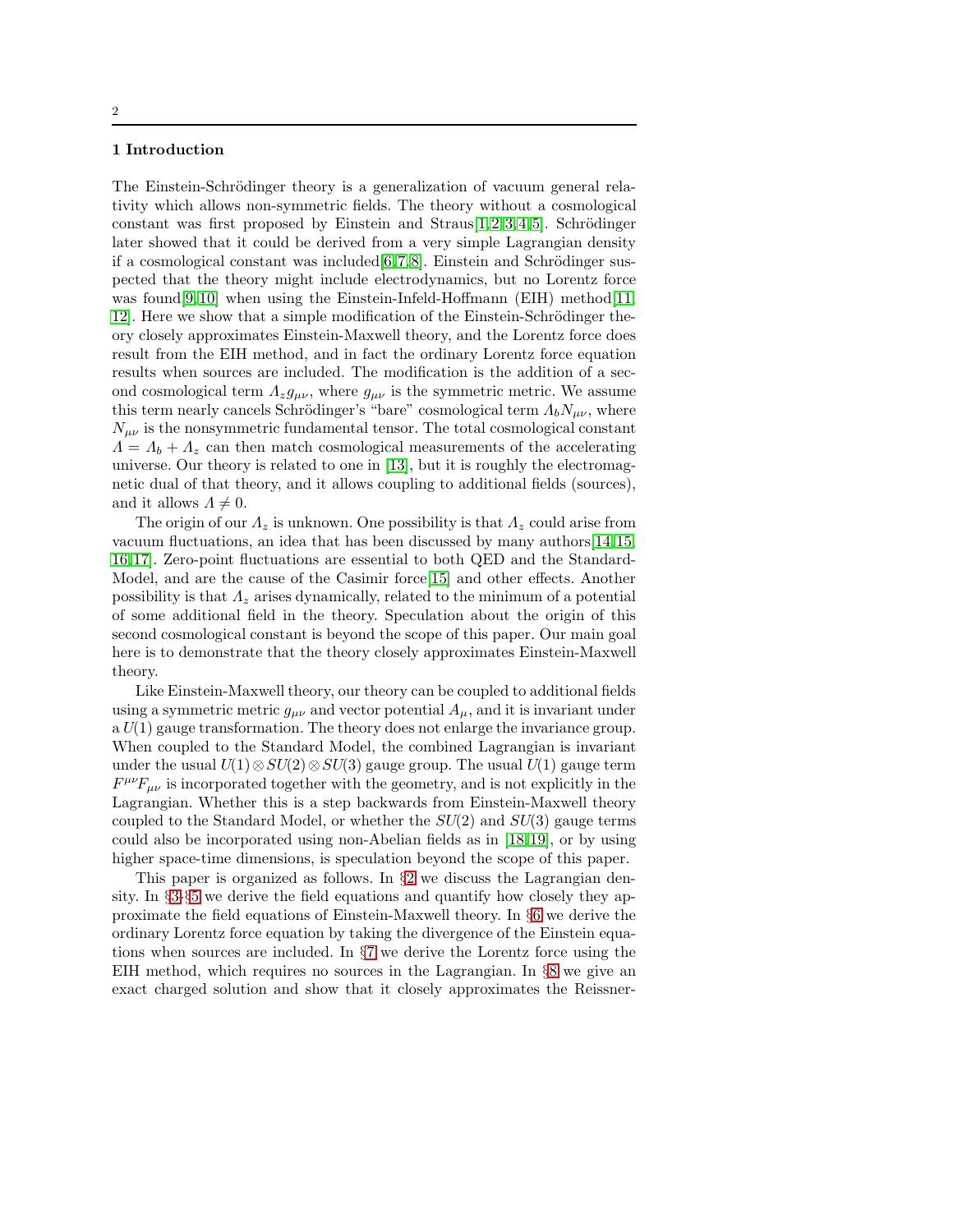Nordström solution. In  $\S 9$  $\S 9$  we give an exact electromagnetic plane-wave solution which is identical to its counterpart in Einstein-Maxwell theory.

#### <span id="page-2-0"></span>2 The Lagrangian density

Einstein-Maxwell theory can be derived from a Palatini Lagrangian density,

<span id="page-2-6"></span>
$$
\mathcal{L}(\Gamma^{\lambda}_{\rho\tau}, g_{\rho\tau}, A_{\nu}) = -\frac{1}{16\pi} \sqrt{-g} \left[ g^{\mu\nu} R_{\nu\mu}(\Gamma) + (n-2) A_b \right] \n+ \frac{1}{4\pi} \sqrt{-g} A_{[\alpha,\rho]} g^{\alpha\mu} g^{\rho\nu} A_{[\mu,\nu]} + \mathcal{L}_m(u^{\nu}, \psi, g_{\mu\nu}, A_{\nu} \cdots). \tag{1}
$$

Here  $\Lambda_b$  is a bare cosmological constant. The  $\mathcal{L}_m$  term couples the metric  $g_{\mu\nu}$ and electromagnetic potential  $A_{\mu}$  to additional fields, such as a hydrodynamic velocity vector  $u^{\nu}$ , spin-1/2 wavefunction  $\psi$ , or perhaps the other fields of the Standard Model. The original Einstein-Schrödinger theory allows a nonsymmetric  $N_{\mu\nu}$  and  $\hat{\Gamma}^{\lambda}_{\rho\tau}$  in place of the symmetric  $g_{\mu\nu}$  and  $\Gamma^{\lambda}_{\rho\tau}$ , and excludes the  $\sqrt{-g}A_{\lbrack\alpha,\rho]}g^{\alpha\mu}g^{\rho\nu}A_{\lbrack\mu,\nu]}^{m}$  term. Our "A-renormalized" Einstein-Schrödinger theory introduces an additional cosmological term  $\sqrt{-g}A_z$ ,

<span id="page-2-2"></span>
$$
\mathcal{L}(\widehat{\Gamma}_{\rho\tau}^{\lambda}, N_{\rho\tau}) = -\frac{1}{16\pi} \sqrt{-N} \left[ N^{+\mu\nu} \mathcal{R}_{\nu\mu}(\widehat{\Gamma}) + (n-2) \Lambda_b \right] -\frac{1}{16\pi} \sqrt{-g} (n-2) \Lambda_z + \mathcal{L}_m(u^{\nu}, \psi, g_{\mu\nu}, A_{\nu} \ldots),
$$
 (2)

where  $\Lambda_b \approx -\Lambda_z$  so that the total  $\Lambda$  matches astronomical measurements[\[20\]](#page-21-19),

<span id="page-2-5"></span>
$$
A = A_b + A_z \approx 10^{-56} \text{cm}^{-2},\tag{3}
$$

and the physical metric and electromagnetic potential are defined to be

<span id="page-2-1"></span>
$$
\sqrt{-g} \, g^{\mu\nu} = \sqrt{-N} N^{-(\mu\nu)}, \qquad A_{\nu} = \widehat{\Gamma}^{\sigma}_{[\nu\sigma]} / [(n-1)\sqrt{-2A_b}]. \tag{4}
$$

Eq. [\(4\)](#page-2-1) defines  $g^{\mu\nu}$  unambiguously because  $\sqrt{-g} = [-det(\sqrt{-g} g^{\mu\nu})]^{1/(n-2)}$ . Here and throughout this paper we use geometrized units with  $c = G = 1$ , the symbols ( ) and [ ] around indices indicate symmetrization and antisymmetrization,  $g = det(g_{\mu\nu})$ ,  $N = det(N_{\mu\nu})$ , and  $N^{\dagger \sigma \nu}$  is the inverse of  $N_{\nu\mu}$  such that  $N^{-\frac{1}{2}}\sigma_{\mu}^{\sigma}$ . The dimension is assumed to be n=4, but "n" is retained in the equations to show how easily the theory can be generalized. The  $\mathcal{L}_m$  term is not to include a  $\sqrt{-g}A_{[\alpha,\beta]}g^{\alpha\mu}g^{\beta\nu}A_{[\mu,\nu]}$  part but may contain the rest of the Standard Model. In [\(2\)](#page-2-2),  $\mathcal{R}_{\nu\mu}(\hat{\Gamma})$  is a form of Hermitianized Ricci tensor[\[1\]](#page-21-0),

<span id="page-2-4"></span>
$$
\mathcal{R}_{\nu\mu}(\widehat{\Gamma}) = \widehat{\Gamma}^{\alpha}_{\nu\mu,\alpha} - \widehat{\Gamma}^{\alpha}_{(\alpha(\nu),\mu)} + \widehat{\Gamma}^{\sigma}_{\nu\mu}\widehat{\Gamma}^{\alpha}_{(\alpha\sigma)} - \widehat{\Gamma}^{\sigma}_{\nu\alpha}\widehat{\Gamma}^{\alpha}_{\sigma\mu} - \widehat{\Gamma}^{\tau}_{[\tau\nu]}\widehat{\Gamma}^{\alpha}_{[\alpha\mu]} / (n-1). \tag{5}
$$

This tensor reduces to the ordinary Ricci tensor when  $\Gamma^{\alpha}_{[\nu\mu]}=0$  and  $\Gamma^{\alpha}_{\alpha[\nu,\mu]}=0$ , as occurs in ordinary general relativity.

It is helpful to decompose  $\widehat{\Gamma}^{\alpha}_{\nu\mu}$  into a new connection  $\widetilde{\Gamma}^{\alpha}_{\nu\mu}$ , and  $A_{\sigma}$  from [\(4\)](#page-2-1),

<span id="page-2-3"></span>
$$
\widehat{\Gamma}^{\alpha}_{\nu\mu} = \widetilde{\Gamma}^{\alpha}_{\nu\mu} + (\delta^{\alpha}_{\mu}A_{\nu} - \delta^{\alpha}_{\nu}A_{\mu})\sqrt{-2A_{b}},\tag{6}
$$

where 
$$
\tilde{\Gamma}^{\alpha}_{\nu\mu} = \hat{\Gamma}^{\alpha}_{\nu\mu} + (\delta^{\alpha}_{\mu}\hat{\Gamma}^{\sigma}_{[\sigma\nu]} - \delta^{\alpha}_{\nu}\hat{\Gamma}^{\sigma}_{[\sigma\mu]})/(n-1).
$$
 (7)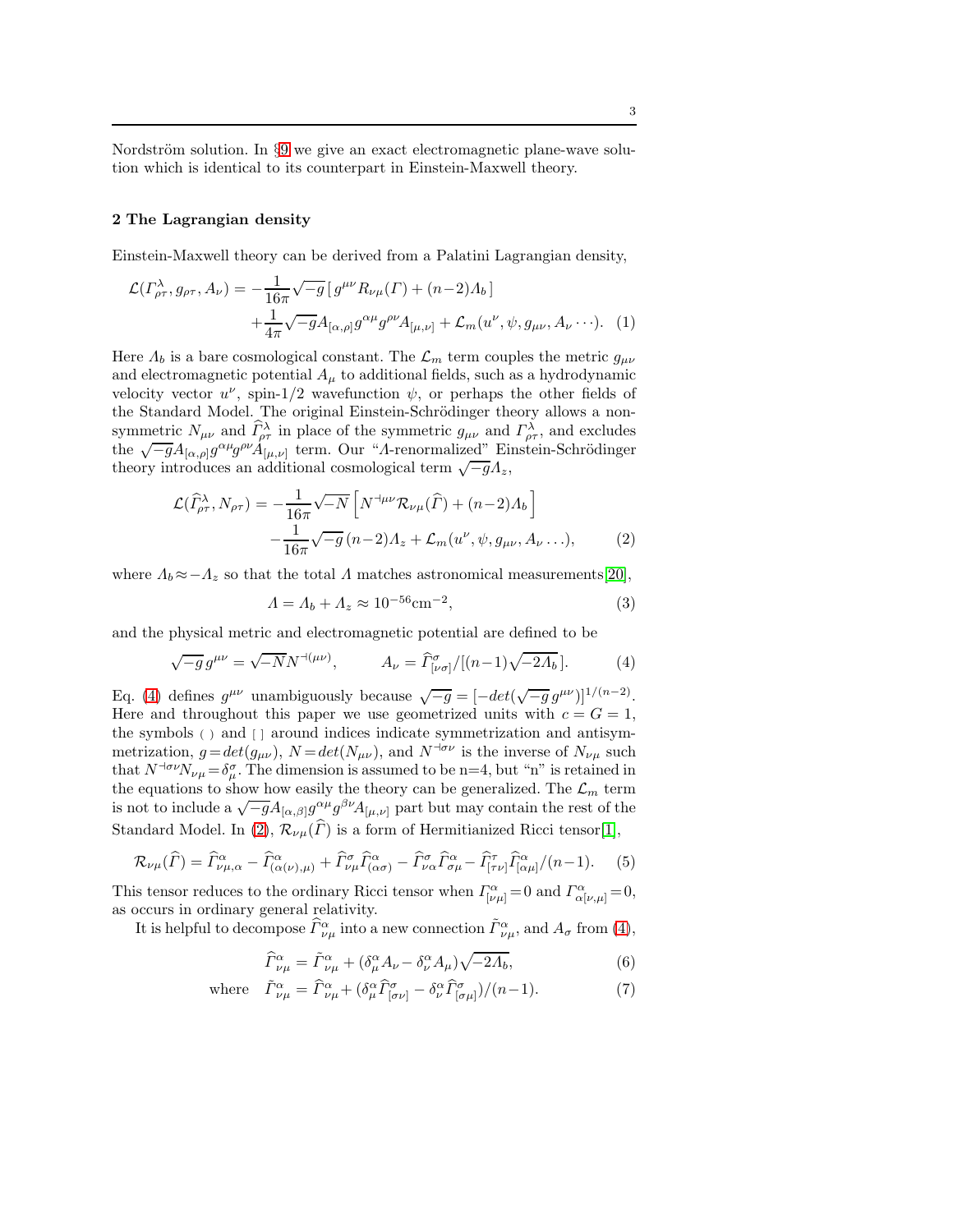By contracting [\(7\)](#page-2-3) on the right and left we see that  $\tilde{\Gamma}^{\alpha}_{\nu\mu}$  has the symmetry

<span id="page-3-1"></span>
$$
\tilde{\Gamma}^{\alpha}_{\nu\alpha} = \hat{\Gamma}^{\alpha}_{(\nu\alpha)} = \tilde{\Gamma}^{\alpha}_{\alpha\nu},\tag{8}
$$

so it has only  $n^3 - n$  independent components. Substituting [\(6\)](#page-2-3) into [\(5\)](#page-2-4) gives

<span id="page-3-0"></span>
$$
\mathcal{R}_{\nu\mu}(\widehat{\Gamma}) = \mathcal{R}_{\nu\mu}(\widehat{\Gamma}) + 2A_{[\nu,\mu]}\sqrt{-2A_b}.
$$
\n(9)

Using [\(9\)](#page-3-0), the Lagrangian density [\(2\)](#page-2-2) can be written in terms of  $\tilde{\Gamma}_{\nu\mu}^{\alpha}$  and  $A_{\sigma}$ ,

<span id="page-3-3"></span>
$$
\mathcal{L}(\widehat{\Gamma}_{\rho\tau}^{\lambda}, N_{\rho\tau}) = -\frac{1}{16\pi} \sqrt{-N} \left[ N^{+\mu\nu} (\tilde{\mathcal{R}}_{\nu\mu} + 2A_{[\nu,\mu]} \sqrt{-2\Lambda_b}) + (n-2)\Lambda_b \right] \n- \frac{1}{16\pi} \sqrt{-g} (n-2)\Lambda_z + \mathcal{L}_m(u^{\nu}, \psi, g_{\mu\nu}, A_{\sigma} \dots).
$$
\n(10)

Here  $\tilde{\mathcal{R}}_{\nu\mu} = \mathcal{R}_{\nu\mu}(\tilde{\varGamma})$ , and from [\(8](#page-3-1)[,5\)](#page-2-4) we have

<span id="page-3-5"></span>
$$
\tilde{\mathcal{R}}_{\nu\mu} = \tilde{\Gamma}^{\alpha}_{\nu\mu,\alpha} - \tilde{\Gamma}^{\alpha}_{\alpha(\nu,\mu)} + \tilde{\Gamma}^{\sigma}_{\nu\mu}\tilde{\Gamma}^{\alpha}_{\sigma\alpha} - \tilde{\Gamma}^{\sigma}_{\nu\alpha}\tilde{\Gamma}^{\alpha}_{\sigma\mu}.
$$
\n(11)

From [\(6](#page-2-3)[,8\)](#page-3-1),  $\tilde{\Gamma}_{\nu\mu}^{\alpha}$  and  $A_{\nu}$  fully parameterize  $\hat{\Gamma}_{\nu\mu}^{\alpha}$  and can be treated as independent variables. It is simpler to calculate the field equations by setting  $\delta\mathcal{L}/\delta\tilde{\Gamma}_{\nu\mu}^{\alpha} = 0$  and  $\delta\mathcal{L}/\delta A_{\nu} = 0$  instead of setting  $\delta\mathcal{L}/\delta\hat{\Gamma}_{\nu\mu}^{\alpha} = 0$ , so we will follow this method.

To do quantitative comparisons of this theory to Einstein-Maxwell theory we will need to use some value for  $\Lambda_z$ . One possibility is that  $\Lambda_z$  results from zero-point fluctuations  $[14, 15, 16, 17]$  $[14, 15, 16, 17]$  $[14, 15, 16, 17]$  $[14, 15, 16, 17]$  $[14, 15, 16, 17]$  $[14, 15, 16, 17]$  $[14, 15, 16, 17]$ , in which case using  $(3)$  we get

<span id="page-3-4"></span>
$$
\Lambda_b \approx -\Lambda_z \sim C_z \omega_c^4 l_P^2 \sim 10^{66} \text{cm}^{-2},\tag{12}
$$

$$
\omega_c = (\text{cutoff frequency}) \sim 1/l_P, \tag{13}
$$

$$
C_z = \frac{1}{2\pi} \left( \frac{\text{fermion}}{\text{spin states}} - \frac{\text{boson}}{\text{spin states}} \right) \sim \frac{60}{2\pi}
$$
 (14)

where  $l_P = (Planck length) = 1.6 \times 10^{-33}$ cm. We will also consider the limit  $\omega_c \to \infty$ ,  $|A_z| \to \infty$ ,  $A_b \to \infty$  as in QED, and we will prove that

<span id="page-3-6"></span>
$$
\lim_{|A_z| \to \infty} \left( \frac{\Lambda\text{-renormalized}}{\text{Einstein-Schrödinger theory}} \right) = \left( \frac{\text{Einstein-Maxwell}}{\text{theory}} \right). \tag{15}
$$

The Hermitianized Ricci tensor [\(5\)](#page-2-4) has the following invariance properties

<span id="page-3-2"></span>
$$
\mathcal{R}_{\nu\mu}(\widehat{\varGamma}^T) = \mathcal{R}_{\mu\nu}(\widehat{\varGamma}) \tag{16}
$$

$$
\mathcal{R}_{\nu\mu}(\hat{\Gamma}^{\alpha}_{\rho\tau} + \delta^{\alpha}_{[\rho}\varphi_{,\tau]}) = \mathcal{R}_{\nu\mu}(\hat{\Gamma}^{\alpha}_{\rho\tau}) \quad \text{for an arbitrary } \varphi(x^{\sigma}). \tag{17}
$$

From [\(16,17\)](#page-3-2), the Lagrangians [\(2,](#page-2-2)[10\)](#page-3-3) are invariant under charge conjugation,

$$
Q \to -Q, \ A_{\sigma} \to -A_{\sigma}, \ \tilde{\Gamma}^{\alpha}_{\nu\mu} \to \tilde{\Gamma}^{\alpha}_{\mu\nu}, \ \tilde{\Gamma}^{\alpha}_{\nu\mu} \to \tilde{\Gamma}^{\alpha}_{\mu\nu}, \ N_{\nu\mu} \to N_{\mu\nu}, \ N^{\nu\mu} \to N^{\nu\mu}, (18)
$$

and also under an electromagnetic gauge transformation

$$
\psi \to \psi e^{i\phi}, \quad A_{\alpha} \to A_{\alpha} - \frac{\hbar}{Q} \phi_{,\alpha}, \quad \tilde{\Gamma}^{\alpha}_{\rho\tau} \to \tilde{\Gamma}^{\alpha}_{\rho\tau}, \quad \tilde{\Gamma}^{\alpha}_{\rho\tau} \to \tilde{\Gamma}^{\alpha}_{\rho\tau} + \frac{2\hbar}{Q} \delta^{\alpha}_{[\rho} \phi_{,\tau]} \sqrt{-2\Lambda_b}, \tag{19}
$$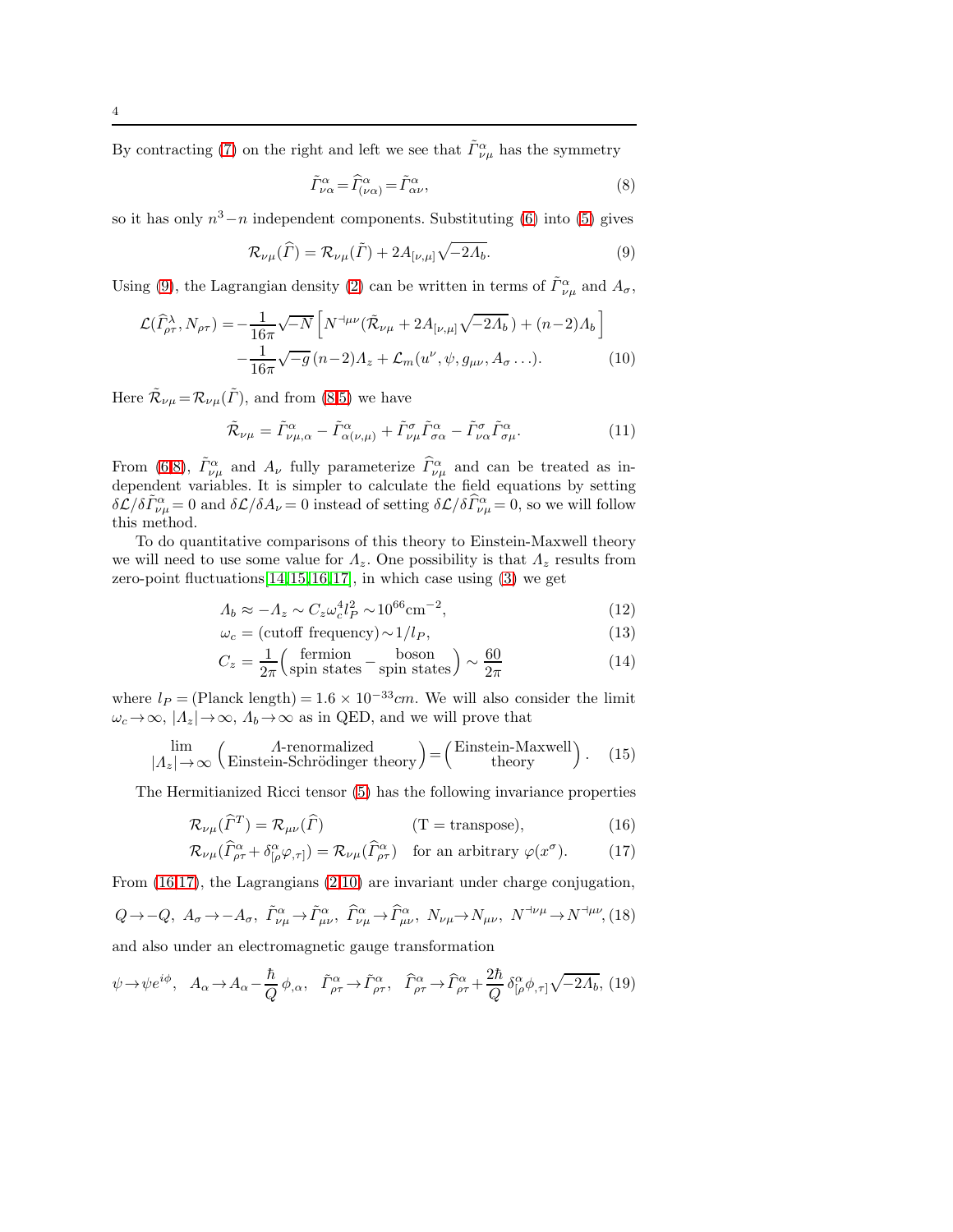assuming that  $\mathcal{L}_m$  is invariant. With  $\Lambda_b > 0$ ,  $\Lambda_z < 0$  as in [\(12\)](#page-3-4) then  $\tilde{\Gamma}_{\nu\mu}^{\alpha}$ ,  $\hat{\Gamma}_{\nu\mu}^{\alpha}$ ,  $N_{\nu\mu}$  and  $N^{\perp\nu\mu}$  are all Hermitian,  $\tilde{\mathcal{R}}_{\nu\mu}$  and  $\mathcal{R}_{\nu\mu}(\widehat{\Gamma})$  are Hermitian from [\(16\)](#page-3-2), and  $g_{\nu\mu}$ ,  $A_{\sigma}$  and  $\mathcal L$  are real from [\(4](#page-2-1)[,2,](#page-2-2)[10\)](#page-3-3).

In this theory the metric [\(4\)](#page-2-1) is used for measuring space-time intervals, for calculating geodesics, and for raising and lowering of indices. The covariant derivative ";" is always done using the Christoffel connection formed from  $g_{\mu\nu}$ ,

<span id="page-4-0"></span>
$$
\Gamma^{\alpha}_{\nu\mu} = \frac{1}{2} g^{\alpha\sigma} (g_{\mu\sigma,\nu} + g_{\sigma\nu,\mu} - g_{\nu\mu,\sigma}). \tag{20}
$$

We will see that taking the divergence of the Einstein equations using [\(20,](#page-4-0)[4\)](#page-2-1) gives the ordinary Lorentz force equation. The electromagnetic field is defined in terms of the potential [\(4\)](#page-2-1)

<span id="page-4-1"></span>
$$
F_{\mu\nu} = A_{\nu,\mu} - A_{\mu,\nu}.\tag{21}
$$

However, we will also define another field  $f^{\mu\nu}$ 

<span id="page-4-2"></span>
$$
\sqrt{-g} f^{\mu\nu} = \sqrt{-N} N^{+[\nu\mu]} \Lambda_b^{1/2} / \sqrt{2} i. \tag{22}
$$

Then from [\(4\)](#page-2-1),  $g^{\mu\nu}$  and  $f^{\mu\nu}\sqrt{2}i\Lambda_b^{-1/2}$  are parts of a total field,

<span id="page-4-3"></span>
$$
(\sqrt{-N}/\sqrt{-g})N^{\perp\nu\mu} = g^{\mu\nu} + f^{\mu\nu}\sqrt{2}i\Lambda_b^{-1/2}.
$$
 (23)

We will see that the field equations require  $f_{\mu\nu} \approx F_{\mu\nu}$  to a very high precision. The definitions [\(4\)](#page-2-1) of  $g_{\mu\nu}$  and  $A_{\nu}$  in terms of the "fundamental" fields  $N_{\rho\tau}$ ,  $\widehat{I}_{\rho\tau}^{\lambda}$ may seem unnatural from an empirical viewpoint. On the other hand, our Lagrangian density [\(2\)](#page-2-2) seems simpler than [\(1\)](#page-2-6) of Einstein-Maxwell theory, it contains fewer fields, and these fields have no symmetry restrictions. However, these are all very subjective considerations. It is much more important that our theory closely matches Einstein-Maxwell theory, and hence measurement.

Note that there are many nonsymmetric generalizations of the Ricci tensor besides the Hermitianized Ricci tensor  $\mathcal{R}_{\nu\mu}(\hat{\Gamma})$  from [\(5\)](#page-2-4) and the ordinary Ricci tensor  $R_{\nu\mu}(\widehat{\Gamma})$ . For example, we could form any weighted average of  $R_{\nu\mu}(\hat{\Gamma}), R_{\mu\nu}(\hat{\Gamma}), R_{\nu\mu}(\hat{\Gamma}^T)$  and  $R_{\mu\nu}(\hat{\Gamma}^T)$ , and then add any linear combination of the tensors  $\hat{\Gamma}^{\alpha}_{\alpha[\nu,\mu]}, \hat{\Gamma}^{\alpha}_{[\nu|\alpha,|\mu]}, \hat{\Gamma}^{\alpha}_{[\nu\mu]}\hat{\Gamma}^{\sigma}_{[\sigma\alpha]}, \hat{\Gamma}^{\alpha}_{[\nu\sigma]}\hat{\Gamma}^{\sigma}_{[\mu\alpha]},$  and  $\hat{\Gamma}^{\alpha}_{[\alpha\nu]}\hat{\Gamma}^{\sigma}_{[\sigma\mu]}$ . All of these generalized Ricci tensors would be linear in  $\hat{\Gamma}^{\alpha}_{\nu\mu,\sigma}$ , quadratic in  $\hat{\Gamma}^{\alpha}_{\nu\mu}$ , and would reduce to the ordinary Ricci tensor when  $\Gamma^{\alpha}_{[\nu\mu]} = 0$  and  $\Gamma^{\alpha}_{\alpha[\nu,\mu]} = 0$  as occurs in ordinary general relativity. Even if we limit the tensor to only four terms, there are still eight possibilities. We assert that invariance properties like [\(16,17\)](#page-3-2) are the most sensible way to choose among the different alternatives, not criteria such as the number of terms in the expression.

Finally, let us discuss some notation issues. We use the symbol  $\Gamma_{\nu\mu}^{\alpha}$  for the Christoffel connection [\(20\)](#page-4-0) whereas Einstein and Schrödinger used it for our  $\tilde{\Gamma}_{\nu\mu}^{\alpha}$  and  $\hat{\Gamma}_{\nu\mu}^{\alpha}$  respectively. We use the symbol  $g_{\mu\nu}$  for the symmetric metric [\(4\)](#page-2-1) whereas Einstein and Schrödinger used it for our  $N_{\mu\nu}$ , the nonsymmetric fundamental tensor. Also, to represent the inverse of  $N_{\alpha\mu}$  we use  $N^{-\dagger\sigma\alpha}$  instead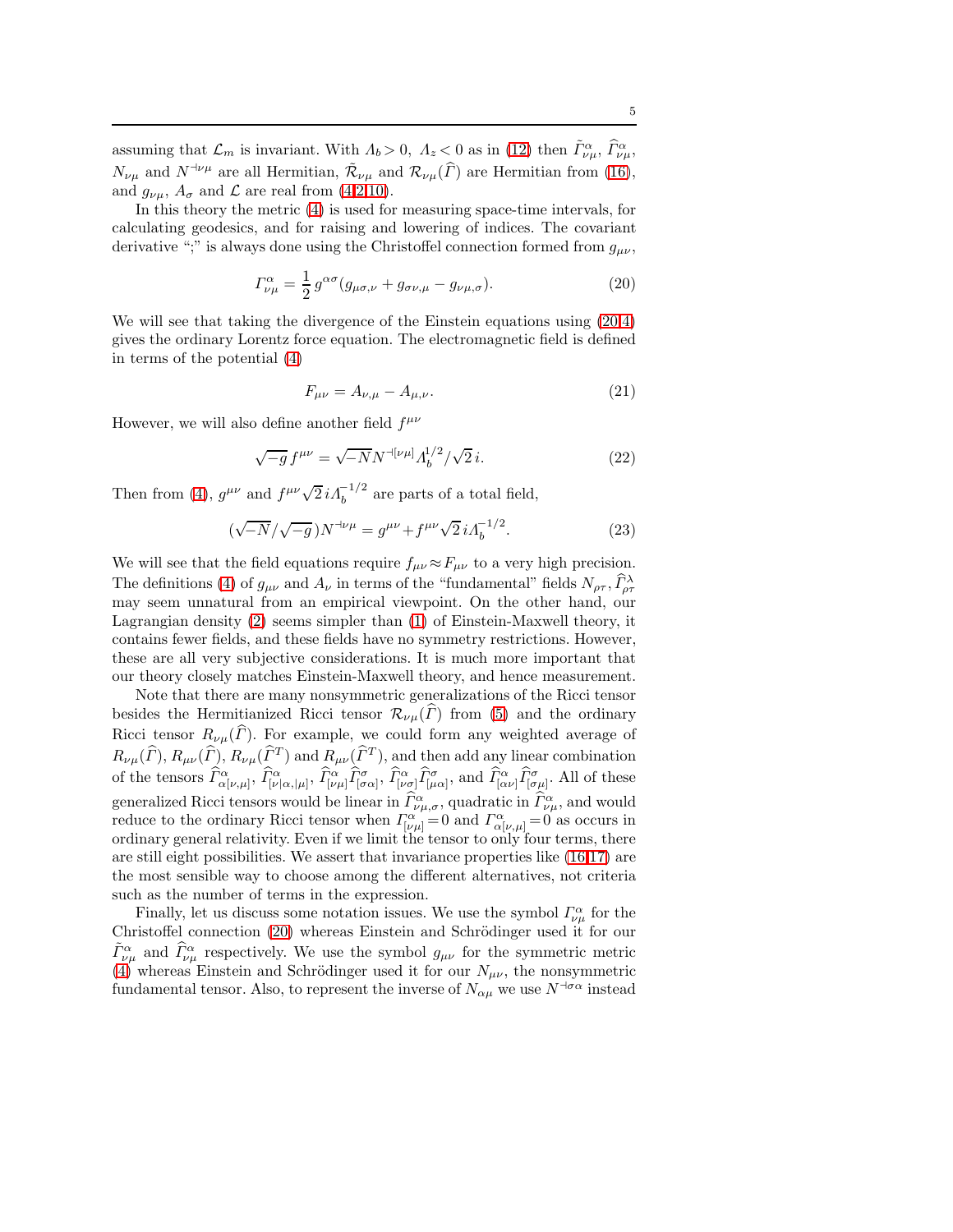of the more conventional  $N^{\alpha\sigma}$ , because this latter notation would be ambiguous when using  $g^{\mu\nu}$  to raise indices. While our notation differs from previous literature on the Einstein-Schrödinger theory, this change is required by our explicit metric definition, and it is necessary to be consistent with the much larger body of literature on Einstein-Maxwell theory.

## <span id="page-5-0"></span>3 The Einstein equations

To set  $\delta \mathcal{L}/\delta(\sqrt{-N}N^{-\mu\nu}) = 0$  we need some initial results. Using [\(4\)](#page-2-1) and the identities  $det(sM) = s^n det(M)$ ,  $det(M^{-1}) = 1/det(M)$  gives

<span id="page-5-1"></span>
$$
\sqrt{-N} = (-\det(\sqrt{-N}N^{+\mu\nu}))^{1/(n-2)},\tag{24}
$$

$$
\sqrt{-g} = \left(-\det(\sqrt{-g} \, g^{\mu\nu})\right)^{1/(n-2)} = \left(-\det(\sqrt{-N}N^{-(\mu\nu)})\right)^{1/(n-2)}.\tag{25}
$$

Using [\(24,25,](#page-5-1)[4\)](#page-2-1) and the identity  $\partial(det(M^{\cdots})) / \partial M^{\mu\nu} = M_{\nu\mu}^{-1} det(M^{\cdots})$  gives

<span id="page-5-2"></span>
$$
\frac{\partial \sqrt{-N}}{\partial (\sqrt{-N}N^{+\mu\nu})} = \frac{N_{\nu\mu}}{(n-2)}, \qquad \frac{\partial \sqrt{-g}}{\partial (\sqrt{-N}N^{+\mu\nu})} = \frac{g_{\nu\mu}}{(n-2)}.
$$
 (26)

Setting  $\delta \mathcal{L}/\delta(\sqrt{-N}N^{\perp \mu \nu})=0$  using [\(10](#page-3-3)[,26\)](#page-5-2) gives the field equations,

<span id="page-5-4"></span>
$$
\tilde{\mathcal{R}}_{\nu\mu} + 2A_{[\nu,\mu]} \sqrt{-2A_b} + A_b N_{\nu\mu} + A_z g_{\nu\mu} = 8\pi S_{\nu\mu},\tag{27}
$$

where  $S_{\nu\mu}$  and the energy-momentum tensor  $T_{\nu\mu}$  are defined by

<span id="page-5-3"></span>
$$
S_{\nu\mu} \equiv 2 \frac{\delta \mathcal{L}_m}{\delta(\sqrt{-N}N^{+\mu\nu})} = 2 \frac{\delta \mathcal{L}_m}{\delta(\sqrt{-g}g^{\mu\nu})},\tag{28}
$$

$$
T_{\nu\mu} \equiv S_{\nu\mu} - \frac{1}{2} g_{\nu\mu} S^{\alpha}_{\alpha}, \qquad S_{\nu\mu} = T_{\nu\mu} - \frac{1}{(n-2)} g_{\nu\mu} T^{\alpha}_{\alpha}.
$$
 (29)

The second equality in [\(28\)](#page-5-3) results because  $\mathcal{L}_m$  in [\(2\)](#page-2-2) contains only the metric  $\sqrt{-g} g^{\mu\nu} = \sqrt{-N} N^{-(\mu\nu)}$  from [\(4\)](#page-2-1), and not  $\sqrt{-N} N^{-(\mu\nu)}$ . Taking the symmetric and antisymmetric parts of [\(27\)](#page-5-4) and using [\(21\)](#page-4-1) gives

<span id="page-5-5"></span>
$$
\tilde{\mathcal{R}}_{(\nu\mu)} + A_b N_{(\nu\mu)} + A_z g_{\nu\mu} = 8\pi \left( T_{\nu\mu} - \frac{1}{(n-2)} g_{\nu\mu} T_\alpha^\alpha \right), \qquad (30)
$$

$$
N_{[\nu\mu]} = F_{\nu\mu}\sqrt{2} i\Lambda_b^{-1/2} - \tilde{\mathcal{R}}_{[\nu\mu]} \Lambda_b^{-1}.
$$
 (31)

Also from the curl of [\(31\)](#page-5-5) we get

<span id="page-5-6"></span>
$$
\tilde{\mathcal{R}}_{\left[\nu\mu,\sigma\right]} + \Lambda_b N_{\left[\nu\mu,\sigma\right]} = 0. \tag{32}
$$

To put [\(30\)](#page-5-5) into a form which looks more like the ordinary Einstein equa-tions, we need some preliminary results. The definitions [\(4](#page-2-1)[,22\)](#page-4-2) of  $g_{\nu\mu}$  and  $f_{\nu\mu}$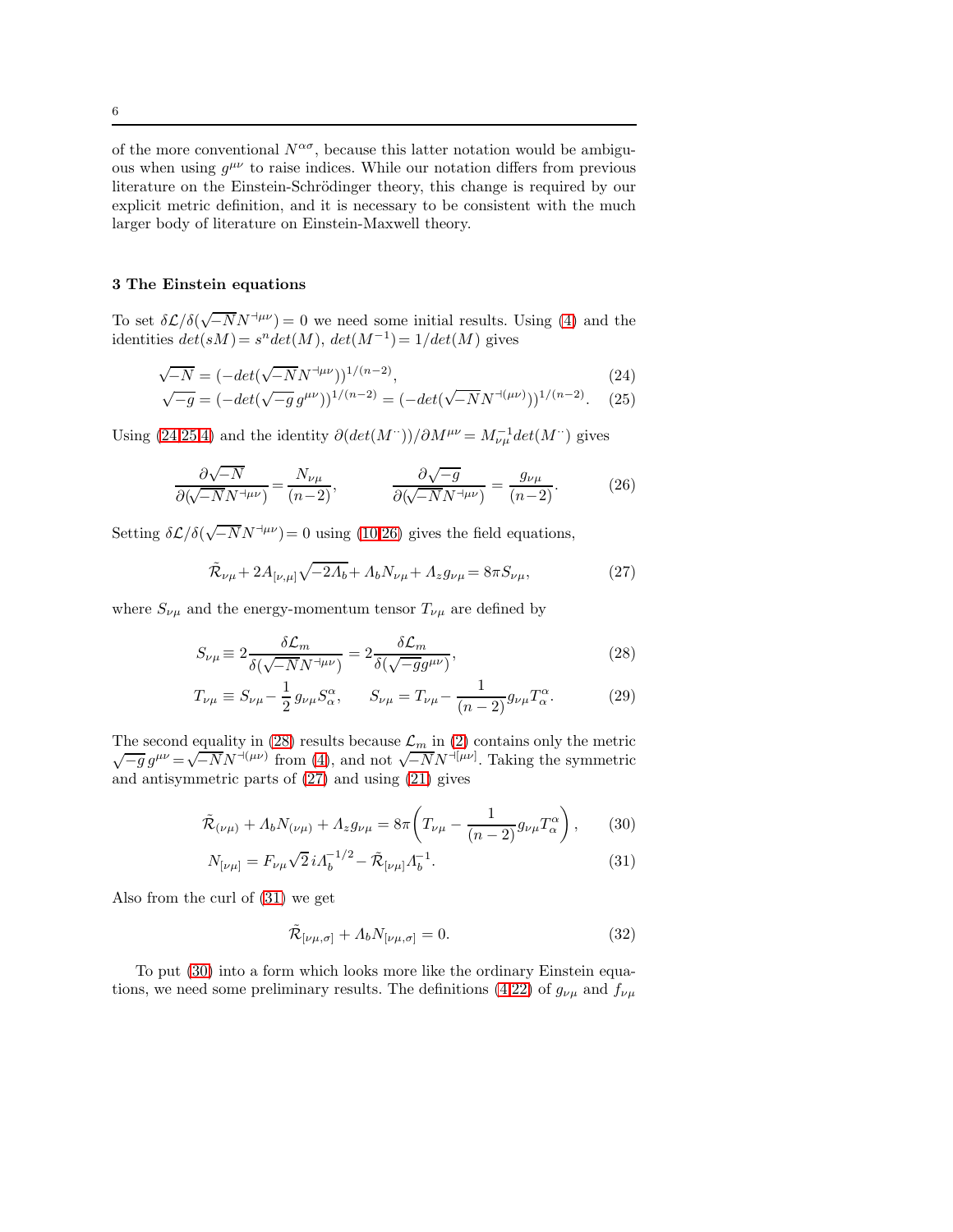can be inverted exactly to give  $N_{\nu\mu}$  in terms of  $g_{\nu\mu}$  and  $f_{\nu\mu}$ . An expansion in powers of  $\Lambda_b^{-1}$  will better serve our purposes, and is derived in Appendix [A,](#page-20-0)

<span id="page-6-1"></span>
$$
N_{(\nu\mu)} = g_{\nu\mu} - 2\left(f_{\nu}{}^{\sigma} f_{\sigma\mu} - \frac{1}{2(n-2)} g_{\nu\mu} f^{\rho\sigma} f_{\sigma\rho}\right) A_b^{-1} + (f^4) A_b^{-2} \dots \quad (33)
$$

$$
N_{\left[\nu\mu\right]} = f_{\nu\mu}\sqrt{2} i \Lambda_b^{-1/2} + (f^3) \Lambda_b^{-3/2} \dots \tag{34}
$$

Here the notation  $(f^3)$  and  $(f^4)$  is for terms like  $f_{\nu\alpha}f^{\alpha}_{\ \rho}f^{\sigma}_{\ \mu}$  and  $f_{\nu\alpha}f^{\alpha}_{\ \sigma}f^{\sigma}_{\ \rho}f^{\rho}_{\ \mu}$ . Let us consider the size of these higher order terms relative to the leading order term for worst-case fields accessible to measurement. In geometrized units an elementary charge has

<span id="page-6-0"></span>
$$
Q_e = e \sqrt{\frac{G}{c^4}} = \sqrt{\frac{e^2}{\hbar c} \frac{G\hbar}{c^3}} = \sqrt{\alpha} l_P = 1.38 \times 10^{-34} cm
$$
 (35)

where  $\alpha = e^2/\hbar c$  is the fine structure constant and  $l_P = \sqrt{G\hbar/c^3}$  is the Planck length. If we assume that charged particles retain  $f^1{}_0 \sim Q/r^2$  down to the smallest radii probed by high energy particle physics experiments  $(10^{-17} \text{cm})$ we have from  $(35,12)$  $(35,12)$ ,

<span id="page-6-5"></span>
$$
|f^1_0|^2 / A_b \sim (Q_e / (10^{-17})^2)^2 / A_b \sim 10^{-66}.
$$
 (36)

Here  $|f^1|_0$  is assumed to be in some standard spherical or cartesian coordinate system. If an equation has a tensor term which can be neglected in one coordinate system, it can be neglected in any coordinate system, so it is only necessary to prove it in one coordinate system. The fields at  $10^{-17}$ cm from an elementary charge would be larger than near any macroscopic charged object, and would also be larger than the strongest plane-wave fields. Therefore the higher order terms in [\(33-34\)](#page-6-1) must be  $\langle 10^{-66}$  of the leading order terms, so they will be completely negligible for most purposes.

In §[5](#page-8-0) we will calculate the connection equations resulting from  $\delta \mathcal{L}/\delta \tilde{\Gamma}^{\alpha}_{\nu\mu} = 0$ . Solving these equations gives [\(53,54](#page-8-1)[,57,](#page-9-0)[59\)](#page-9-1), which can be abbreviated as

<span id="page-6-2"></span>
$$
\tilde{\Gamma}^{\alpha}_{(\nu\mu)} = \Gamma^{\alpha}_{\nu\mu} + \mathcal{O}(\Lambda_b^{-1}), \qquad \tilde{\Gamma}^{\alpha}_{[\nu\mu]} = \mathcal{O}(\Lambda_b^{-1/2}), \tag{37}
$$

$$
\tilde{G}_{\nu\mu} = G_{\nu\mu} + \mathcal{O}(\Lambda_b^{-1}), \qquad \tilde{\mathcal{R}}_{[\nu\mu]} = \mathcal{O}(\Lambda_b^{-1/2}), \tag{38}
$$

where  $\Gamma_{\nu\mu}^{\alpha}$  is the Christoffel connection [\(20\)](#page-4-0),  $\tilde{\mathcal{R}}_{\nu\mu} = \mathcal{R}_{\nu\mu}(\tilde{\Gamma})$ ,  $R_{\nu\mu} = R_{\nu\mu}(\Gamma)$  and

<span id="page-6-3"></span>
$$
\tilde{G}_{\nu\mu} = \tilde{\mathcal{R}}_{(\nu\mu)} - \frac{1}{2} g_{\nu\mu} \tilde{\mathcal{R}}_{\rho}^{\rho}, \qquad G_{\nu\mu} = R_{\nu\mu} - \frac{1}{2} g_{\nu\mu} R. \tag{39}
$$

In [\(38\)](#page-6-2) the notation  $\mathcal{O}(\Lambda_b^{-1})$  and  $\mathcal{O}(\Lambda_b^{-1/2})$ <sup>-1/2</sup>) indicates terms like  $f^{\sigma}{}_{\nu;\alpha}f^{\alpha}{}_{\mu;\sigma}A^{-1}_{b}$ and  $f_{\left[\nu\mu,\alpha\right]$ ;  ${}^{\alpha}$   $\Lambda_b^{-1/2}$  $b^{-1/2}$ .

From the antisymmetric part of the field equations [\(31\)](#page-5-5) and [\(34,](#page-6-1)[38\)](#page-6-2) we get

<span id="page-6-4"></span>
$$
f_{\nu\mu} = F_{\nu\mu} + \mathcal{O}(\Lambda_b^{-1}).
$$
\n(40)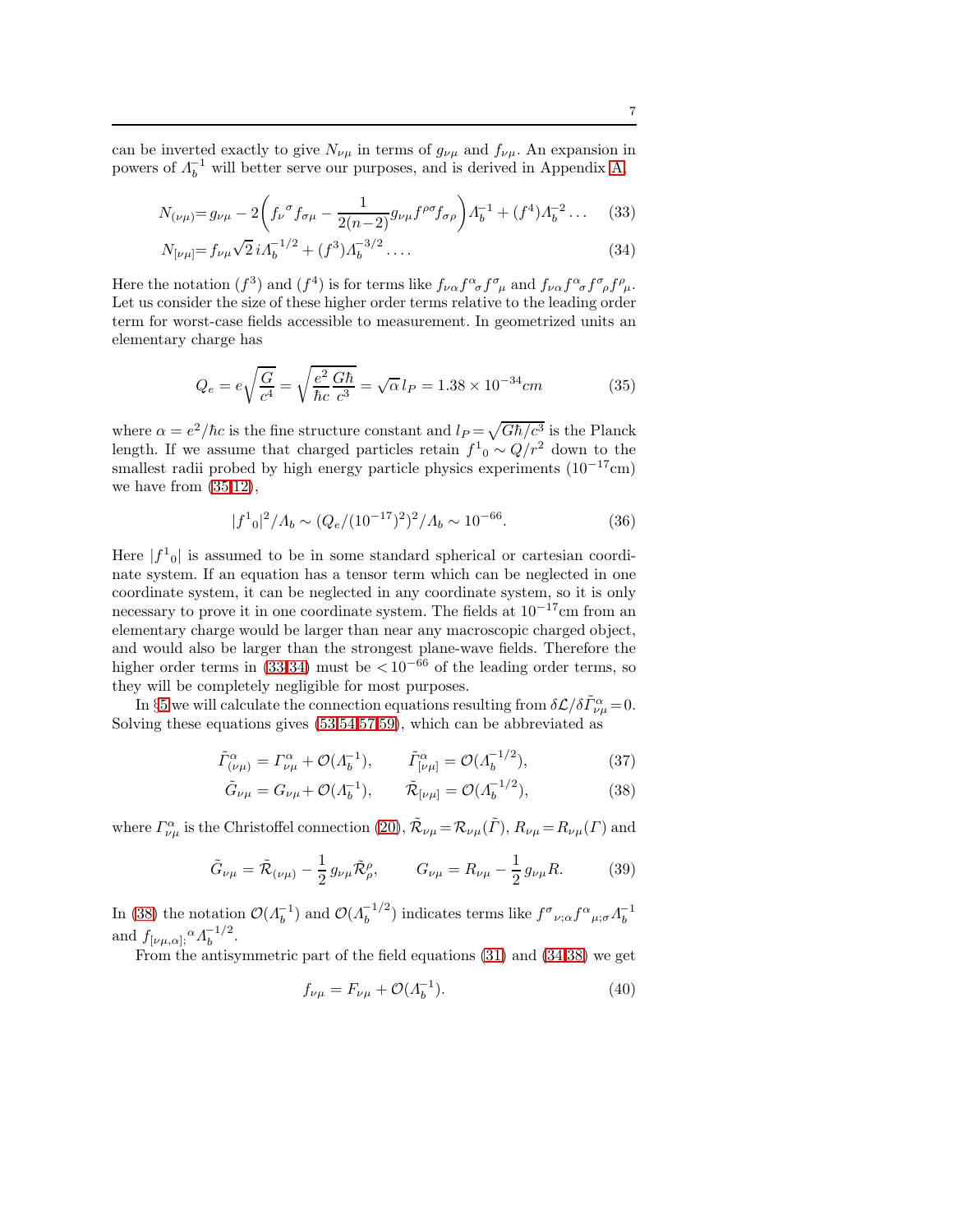So  $f_{\nu\mu}$  and  $F_{\nu\mu}$  only differ by terms with  $\Lambda_b$  in the denominator, and the two become identical in the limit as  $\Lambda_b \to \infty$ . Combining [\(30\)](#page-5-5) with its contraction, and substituting [\(39](#page-6-3)[,33](#page-6-1)[,3\)](#page-2-5) gives the Einstein equations

<span id="page-7-0"></span>
$$
\tilde{G}_{\nu\mu} = 8\pi T_{\nu\mu} - A_b \left( N_{(\nu\mu)} - \frac{1}{2} g_{\nu\mu} N^\rho_\rho \right) + A_z \left( \frac{n}{2} - 1 \right) g_{\nu\mu},\tag{41}
$$

$$
= 8\pi T_{\nu\mu} + 2\left(f_{\nu}{}^{\sigma} f_{\sigma\mu} - \frac{1}{4}g_{\nu\mu}f^{\rho\sigma} f_{\sigma\rho}\right) + A\left(\frac{n}{2} - 1\right)g_{\nu\mu} + (f^4)A_b^{-1} \dots (42)
$$

From [\(28,29\)](#page-5-3) we see that  $T_{\nu\mu}$  will be the same as in ordinary general relativity, for example when we include classical hydrodynamics or spin-1/2 fields as in [\[21,](#page-21-20)[22\]](#page-21-21). Therefore from [\(40](#page-6-4)[,38\)](#page-6-2), equation [\(42\)](#page-7-0) differs from the ordinary Einstein equations only by terms with  $\Lambda_b$  in the denominator, and it becomes identical to the ordinary Einstein equations in the limit as  $\Lambda_b \to \infty$  (with an observationally valid total  $\Lambda$ ). In §[5](#page-8-0) we will examine how close the approximation is for  $\Lambda_b$  from [\(12\)](#page-3-4).

#### <span id="page-7-4"></span>4 Maxwell's equations

Setting  $\delta\mathcal{L}/\delta A_\tau = 0$  and using [\(10](#page-3-3)[,22\)](#page-4-2) gives

<span id="page-7-1"></span>
$$
0 = \frac{\sqrt{2}i A_b^{1/2}}{2\sqrt{-g}} \left(\sqrt{-N} N^{-|[\omega \tau]}\right)_{,\,\omega} - 4\pi j^{\tau} = \frac{(\sqrt{-g} f^{\omega \tau})_{,\,\omega}}{\sqrt{-g}} - 4\pi j^{\tau},\qquad(43)
$$

where

<span id="page-7-2"></span>
$$
j^{\tau} = \frac{-1}{\sqrt{-g}} \left[ \frac{\partial \mathcal{L}_m}{\partial A_{\tau}} - \left( \frac{\partial \mathcal{L}_m}{\partial A_{\tau,\omega}} \right), \omega \right]. \tag{44}
$$

From [\(43,](#page-7-1)[21\)](#page-4-1) we get Maxwell's equations,

<span id="page-7-3"></span>
$$
f^{\omega \tau}{}_{;\,\omega} = 4\pi j^{\tau},\tag{45}
$$

$$
F_{\left[\nu\mu,\alpha\right]} = 0.\t\t(46)
$$

where  $f_{\nu\mu} = F_{\nu\mu} + \mathcal{O}(\Lambda_b^{-1})$  from [\(40\)](#page-6-4). From [\(2,](#page-2-2)[44\)](#page-7-2) we see that  $j^{\mu}$  will be the same as in ordinary general relativity, for example when we include classical hydrodynamics or spin-1/2 fields as in [\[21,](#page-21-20)[22\]](#page-21-21). From [\(40\)](#page-6-4), we see that equations  $(45,46)$  differ from the ordinary Maxwell equations only by terms with  $\Lambda_b$ in the denominator, and these equations become identical to the ordinary Maxwell equations in the limit as  $\Lambda_b \to \infty$ . In §[5](#page-8-0) we will examine how close the approximation is for  $\Lambda_b$  from [\(12\)](#page-3-4).

Because  $\mathcal{L}_m$  in [\(2\)](#page-2-2) couples to additional fields only through  $g_{\mu\nu}$  and  $A_\mu$ , any equations associated with additional fields will be the same as in ordinary general relativity. For example in the spin-1/2 case, setting  $\delta \mathcal{L}/\delta \psi = 0$  will give the ordinary Dirac equation in curved space as in [\[21,](#page-21-20)[22\]](#page-21-21). It would be interesting to investigate what results if one includes  $f_{\mu\nu}$ ,  $N_{\mu\nu}$  or  $\tilde{\Gamma}^{\alpha}_{\mu\nu}$  in  $\mathcal{L}_m$ ,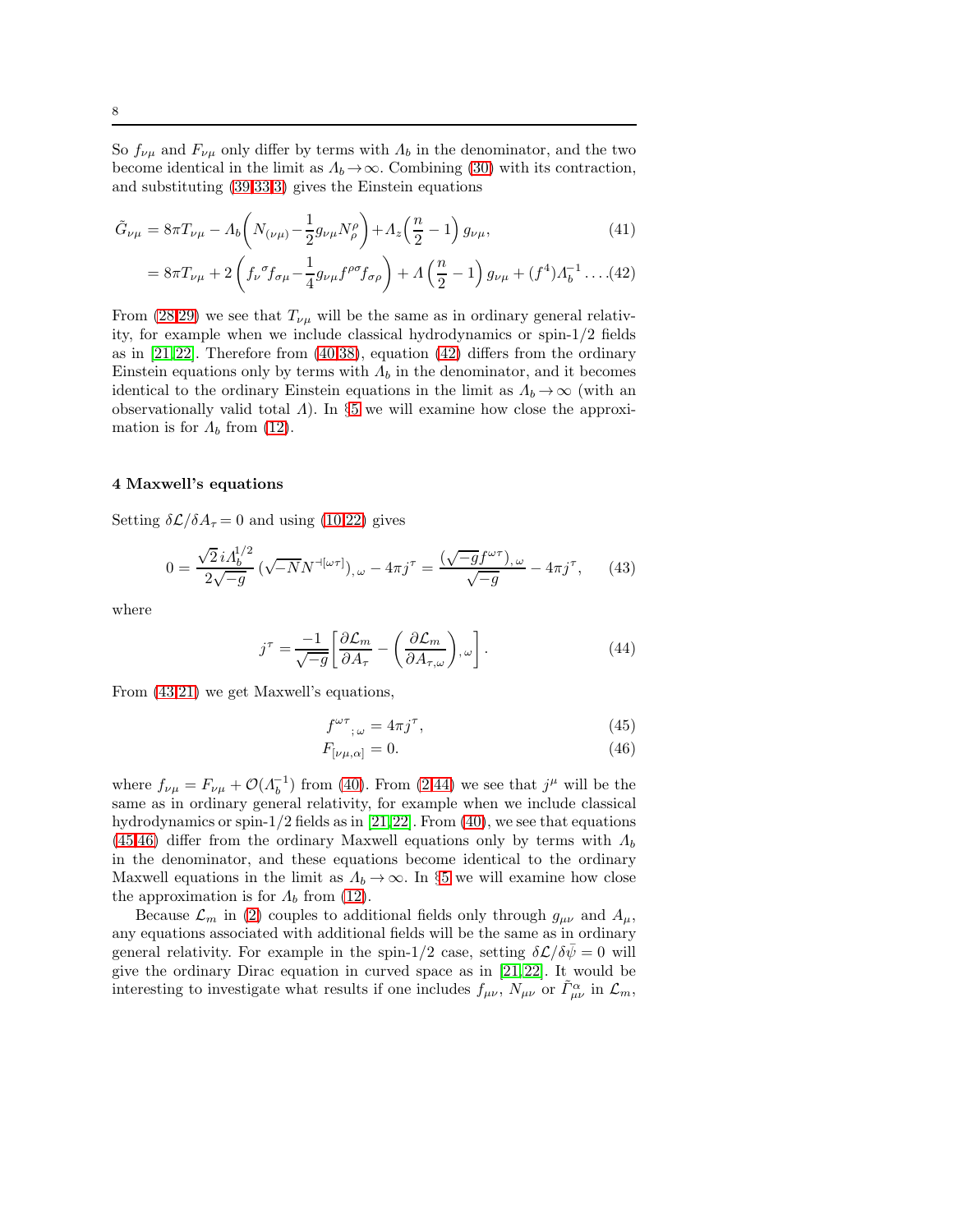although there does not appear to be any empirical reason for doing so. A continuity equation follows from [\(45\)](#page-7-3) regardless of the type of source,

<span id="page-8-2"></span>
$$
j^{\rho}_{;\rho} = \frac{1}{4\pi} f^{\tau\rho}_{;[\tau;\rho]} = 0.
$$
 (47)

Note that the covariant derivative in [\(45](#page-7-3)[,47\)](#page-8-2) is done using the Christoffel connection [\(20\)](#page-4-0) formed from the symmetric metric [\(4\)](#page-2-1).

## <span id="page-8-0"></span>5 The connection equations

Setting  $\delta\mathcal{L}/\delta\tilde{\Gamma}_{\nu\mu}^{\alpha} = 0$  with a Lagrange mulitiplier term  $\Omega^{\mu}\tilde{\Gamma}_{[\mu\sigma]}^{\sigma}$  to enforce the symmetry [\(8\)](#page-3-1), and using [\(10](#page-3-3)[,43\)](#page-7-1) gives

<span id="page-8-3"></span>
$$
(\sqrt{-N}N^{\dagger\rho\tau})_{,\beta} + \tilde{\Gamma}^{\tau}_{\sigma\beta}\sqrt{-N}N^{\dagger\rho\sigma} + \tilde{\Gamma}^{\rho}_{\beta\sigma}\sqrt{-N}N^{\dagger\sigma\tau} - \tilde{\Gamma}^{\alpha}_{\beta\alpha}\sqrt{-N}N^{\dagger\rho\tau}
$$

$$
= \frac{8\pi\sqrt{2}i}{(n-1)\Lambda_b^{1/2}}\sqrt{-g}j^{[\rho}\delta^{\tau]}_{\beta}.\quad(48)
$$

These are the connection equations, analogous to  $g^{\rho\tau}{}_{;\beta}=0$  in the symmetric case. Note that we can also derive Ampere's law [\(43\)](#page-7-1) by antisymmetrizing and contracting these equations. From the definition of matrix inverse,  $N^{\dagger\rho\tau}$  =  $(1/N)\partial N/\partial N_{\tau\rho}$  and  $N^{\dagger\rho\tau}N_{\tau\mu} = \delta^{\rho}_{\mu}$  we get the identity

<span id="page-8-4"></span>
$$
(\sqrt{-N})_{,\sigma} = \frac{\partial \sqrt{-N}}{\partial N_{\tau\rho}} N_{\tau\rho,\sigma} = \frac{\sqrt{-N}}{2} N^{1\rho\tau} N_{\tau\rho,\sigma} = -\frac{\sqrt{-N}}{2} N^{1\rho\tau}_{,\sigma} N_{\tau\rho}.
$$
 (49)

Contracting [\(48\)](#page-8-3) with  $N_{\tau\rho}$  using [\(8](#page-3-1)[,49\)](#page-8-4), and dividing this by  $(n-2)$  gives,

<span id="page-8-5"></span>
$$
(\sqrt{-N})_{,\beta} - \tilde{\Gamma}_{\alpha\beta}^{\alpha} \sqrt{-N} = -\frac{8\pi\sqrt{2}i}{(n-1)(n-2)\Lambda_b^{1/2}} \sqrt{-g} j^{\rho} N_{[\rho\beta]}.
$$
 (50)

Multiplying [\(48\)](#page-8-3) by  $-N_{\nu\rho}N_{\tau\mu}$  and using [\(50\)](#page-8-5) gives

<span id="page-8-6"></span>
$$
N_{\nu\mu,\beta} - \tilde{\Gamma}^{\alpha}_{\nu\beta} N_{\alpha\mu} - \tilde{\Gamma}^{\alpha}_{\beta\mu} N_{\nu\alpha} = \frac{-8\pi\sqrt{2}i}{(n-1)A_b^{1/2}} \frac{\sqrt{-g}}{\sqrt{-N}} \left( N_{\nu[\alpha} N_{\beta]\mu} + \frac{N_{[\alpha\beta]} N_{\nu\mu}}{(n-2)} \right) j^{\alpha}.
$$
 (51)

Equation [\(51\)](#page-8-6) together with [\(30](#page-5-5)[,32](#page-5-6)[,8\)](#page-3-1) are often used to define the Einstein-Schrödinger theory, particularly when  $T_{\nu\mu}=0$ ,  $j^{\alpha}=0$ .

Equations  $(48)$  or  $(51)$  can be solved exactly  $[23,24]$  $[23,24]$ , similar to the way  $g_{\rho\tau;\beta} = 0$  can be solved to get the Christoffel connection. An expansion in powers of  $\Lambda_b^{-1}$  will better serve our purposes, and such an expansion is derived in Appendix E of [\[21\]](#page-21-20), and is also stated without derivation in [\[25\]](#page-22-0),

<span id="page-8-1"></span>
$$
\tilde{\Gamma}^{\alpha}_{\nu\mu} = \Gamma^{\alpha}_{\nu\mu} + \Upsilon^{\alpha}_{\nu\mu},
$$
\n
$$
\Gamma^{\alpha}_{(\nu\mu)} = -2 \left[ f^{\tau}_{(\nu} f_{\mu})^{\alpha}_{;\tau} + f^{\alpha\tau} f_{\tau(\nu;\mu)} + \frac{1}{4(n-2)} \left( (f^{\rho\sigma} f_{\sigma\rho})^{\alpha}_{,\mu} g_{\nu\mu} - 2 (f^{\rho\sigma} f_{\sigma\rho})^{\alpha}_{,\nu} \right) \right]
$$
\n(52)

$$
\begin{aligned}\n &\downarrow \qquad \qquad \downarrow \qquad \downarrow \qquad \downarrow \qquad \downarrow \qquad \downarrow \qquad \downarrow \qquad \downarrow \qquad \downarrow \qquad \downarrow \qquad \downarrow \qquad \downarrow \qquad \downarrow \qquad \downarrow \qquad \downarrow \qquad \downarrow \qquad \downarrow \qquad \downarrow \qquad \downarrow \qquad \downarrow \qquad \downarrow \qquad \downarrow \qquad \downarrow \qquad \downarrow \qquad \downarrow \qquad \downarrow \qquad \downarrow \qquad \downarrow \qquad \downarrow \qquad \downarrow \qquad \downarrow \qquad \downarrow \qquad \downarrow \qquad \downarrow \qquad \downarrow \qquad \downarrow \qquad \downarrow \qquad \downarrow \qquad \downarrow \qquad \downarrow \qquad \downarrow \qquad \downarrow \qquad \downarrow \qquad \downarrow \qquad \downarrow \qquad \downarrow \qquad \downarrow \qquad \downarrow \qquad \downarrow \qquad \downarrow \qquad \downarrow \qquad \downarrow \qquad \downarrow \qquad \downarrow \qquad \downarrow \qquad \downarrow \qquad \downarrow \qquad \downarrow \qquad \downarrow \qquad \downarrow \qquad \downarrow \qquad \downarrow \qquad \downarrow \qquad \downarrow \qquad \downarrow \qquad \downarrow \qquad \downarrow \qquad \downarrow \qquad \downarrow \qquad \downarrow \qquad \downarrow \qquad \downarrow \qquad \downarrow \qquad \downarrow \qquad \downarrow \qquad \downarrow \qquad \downarrow \qquad \downarrow \qquad \downarrow \qquad \downarrow \qquad \downarrow \qquad \downarrow \qquad \downarrow \qquad \downarrow \qquad \downarrow \qquad \downarrow \qquad \downarrow \qquad \downarrow \qquad \downarrow \qquad \downarrow \qquad \downarrow \qquad \downarrow \qquad \downarrow \qquad \downarrow \qquad \downarrow \qquad \downarrow \qquad \downarrow \qquad \downarrow \qquad \downarrow \qquad \downarrow \qquad \downarrow \qquad \downarrow \qquad \downarrow \qquad \downarrow \qquad \downarrow \qquad \downarrow \qquad \downarrow \qquad \downarrow \qquad \downarrow \qquad \downarrow \qquad \downarrow \qquad \downarrow \qquad \downarrow \qquad \downarrow \qquad \downarrow \qquad \downarrow \qquad \downarrow \qquad \downarrow \qquad \downarrow \qquad \downarrow \qquad \downarrow \qquad \downarrow \qquad \downarrow \qquad \downarrow \qquad \downarrow \q
$$

$$
\Upsilon^{\alpha}_{[\nu\mu]} = \left[\frac{1}{2}(f_{\nu\mu;}{}^{\alpha} + f^{\alpha}{}_{\mu;\nu} - f^{\alpha}{}_{\nu;\mu}) + \frac{8\pi}{(n-1)}j_{[\nu}\delta^{\alpha}_{\mu]}\right]\sqrt{2}i\Lambda_b^{-1/2} + (f^{3\prime})\Lambda_b^{-3/2} \dots (54)
$$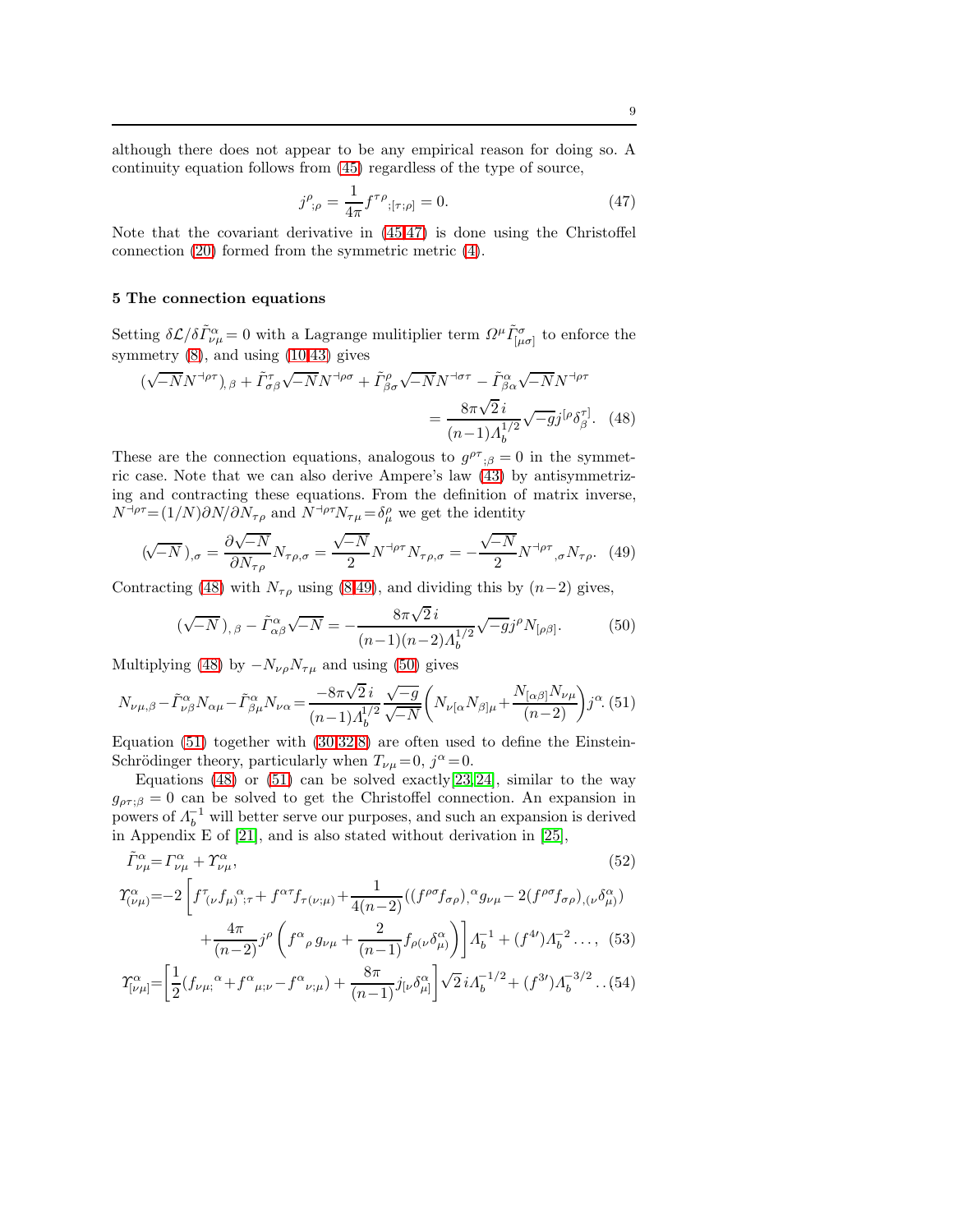In [\(52\)](#page-8-1),  $\Gamma^{\alpha}_{\nu\mu}$  is the Christoffel connection [\(20\)](#page-4-0). The notation  $(f^{3\prime})$  and  $(f^{4\prime})$ refers to terms like  $f^{\alpha}{}_{\tau}f^{\tau}{}_{\sigma}f^{\sigma}{}_{[\nu;\mu]}$  and  $f^{\alpha}{}_{\tau}f^{\tau}{}_{\sigma}f^{\sigma}{}_{\rho}f^{\rho}{}_{(\nu;\mu)}$ . As in [\(33,34\)](#page-6-1), we see from [\(36\)](#page-6-5) that the higher order terms in [\(53-54\)](#page-8-1) must be  $\lt 10^{-66}$  of the leading order terms, so they will be completely negligible for most purposes.

Extracting  $\Upsilon_{\sigma\beta}^{\tau}$  of [\(52\)](#page-8-1) from the Hermitianized Ricci tensor [\(11\)](#page-3-5) gives,

<span id="page-9-2"></span>
$$
\mathcal{R}_{(\nu\mu)}(\tilde{\Gamma}) = R_{\nu\mu}(\Gamma) + \gamma^{\alpha}_{(\nu\mu);\alpha} - \gamma^{\alpha}_{\alpha(\nu;\mu)} - \gamma^{\sigma}_{(\nu\alpha)}\gamma^{\alpha}_{(\sigma\mu)} - \gamma^{\sigma}_{[\nu\alpha]}\gamma^{\alpha}_{(\sigma\mu)} + \gamma^{\sigma}_{(\nu\mu)}\gamma^{\alpha}_{\sigma\alpha}, (55)
$$
  

$$
\mathcal{R}_{[\nu\mu]}(\tilde{\Gamma}) = \gamma^{\alpha}_{[\nu\mu];\alpha} - \gamma^{\sigma}_{(\nu\alpha)}\gamma^{\alpha}_{(\sigma\mu)} - \gamma^{\sigma}_{[\nu\alpha]}\gamma^{\alpha}_{(\sigma\mu)} + \gamma^{\sigma}_{[\nu\mu]}\gamma^{\alpha}_{\sigma\alpha}.
$$
 (56)

Substituting  $(52-54,45)$  $(52-54,45)$  into  $(55)$ , and using  $(39)$  gives

<span id="page-9-0"></span>
$$
(\tilde{G}_{\nu\mu} - G_{\nu\mu}) =
$$
  
 
$$
- \left( 2f^{\tau}{}_{(\nu}f_{\mu})^{\alpha}{}_{;\tau;\alpha} + 2f^{\alpha\tau}f_{\tau(\nu;\mu);\alpha} - f^{\sigma}{}_{\nu;\alpha}f^{\alpha}{}_{\mu;\sigma} + f^{\sigma}{}_{\nu;\alpha}f_{\sigma\mu;}^{\alpha} + \frac{1}{2}f^{\sigma}{}_{\alpha;\nu}f^{\alpha}{}_{\sigma;\mu} \right.
$$

$$
- g_{\nu\mu}f^{\tau\beta}f_{\beta}{}^{\alpha}{}_{;\tau;\alpha} - \frac{1}{4}g_{\nu\mu}(f^{\rho\sigma}f_{\sigma\rho}){}_{;\alpha;\alpha}^{\alpha} - \frac{3}{4}g_{\nu\mu}f_{[\sigma\beta;\alpha]}f^{[\sigma\beta]}{}_{;\alpha}^{;\alpha]}
$$

$$
+ 8\pi j^{\tau}f_{\tau(\nu;\mu)} - \frac{32\pi^2}{(n-1)}j_{\nu}j_{\mu} + \frac{16\pi^2}{(n-1)}g_{\nu\mu}j^{\rho}j_{\rho} + (f^4) \right) \Lambda_b^{-1} \dots
$$
(57)

From [\(42\)](#page-7-0) we can define an "effective" energy momentum tensor  $\tilde{T}_{\nu\mu}$  which applies when  $G_{\nu\mu}$  is used in the Einstein equations and  $\mathcal{L}_m = 0$ ,

<span id="page-9-3"></span>
$$
8\pi \tilde{T}_{\nu\mu} = 2\left(f_{\nu}{}^{\sigma}f_{\sigma\mu} - \frac{1}{4}g_{\nu\mu}f^{\rho\sigma}f_{\sigma\rho}\right) - (\tilde{G}_{\nu\mu} - G_{\nu\mu}).
$$
 (58)

Substituting [\(54,](#page-8-1)[45\)](#page-7-3) into [\(56\)](#page-9-2) gives

<span id="page-9-1"></span>
$$
\tilde{\mathcal{R}}_{[\nu\mu]} = \left(\frac{3}{2}f_{[\nu\mu,\alpha]}^{\alpha} + 2f^{\alpha}{}_{\mu;[\nu;\alpha]} - 2f^{\alpha}{}_{\nu;[\mu;\alpha]} - \frac{8\pi(n-2)}{(n-1)}j_{[\nu,\mu]}\right)\sqrt{2}i\Lambda_b^{-1/2}\dots(59)
$$

As we have noted in §[3](#page-5-0) and §[4,](#page-7-4) the  $\Lambda_b$  in the denominator of [\(57](#page-9-0)[,59\)](#page-9-1) causes our Einstein and Maxwell equations [\(42,](#page-7-0)[45,46\)](#page-7-3) to become the ordinary Einstein and Maxwell equations in the limit as  $\omega_c \to \infty$ ,  $|A_z| \to \infty$ ,  $A_b \to \infty$ , and it also causes the relation  $f_{\nu\mu} \approx F_{\nu\mu}$  from [\(40\)](#page-6-4) to become exact in this limit. Let us examine how close these approximations are when  $\Lambda_b \sim 10^{66} \text{cm}^{-2}$  as in [\(12\)](#page-3-4).

We will start with the Einstein equations [\(42\)](#page-7-0). Let us consider worst-case values of the  $\mathcal{O}(\Lambda_b^{-1})$  terms in [\(57\)](#page-9-0) and compare these to the ordinary electro-magnetic term in [\(58\)](#page-9-3). If we assume that charged particles retain  $f^1{}_0 \sim Q/r^2$ down to the smallest radii probed by high energy particle physics experiments  $(10^{-17} \text{cm})$  we have,

<span id="page-9-4"></span>
$$
|f^1_{\ 0;1}/f^1_{\ 0}|^2/A_b \sim 4/\Lambda_b \,(10^{-17})^2 \sim 10^{-32},\tag{60}
$$

$$
|f^1_{0,1,1}/f^1_0|/A_b \sim 6/A_b (10^{-17})^2 \sim 10^{-32}.
$$
 (61)

So for electric monopole fields, terms like  $f^{\sigma}{}_{\nu;\alpha}f^{\alpha}{}_{\mu;\sigma} \Lambda_b^{-1}$  and  $f^{\alpha\tau}f_{\tau(\nu;\mu);\alpha} \Lambda_b^{-1}$ <br>in [\(57\)](#page-9-0) must be  $\lt 10^{-32}$  of the ordinary electromagnetic term in [\(58\)](#page-9-3). And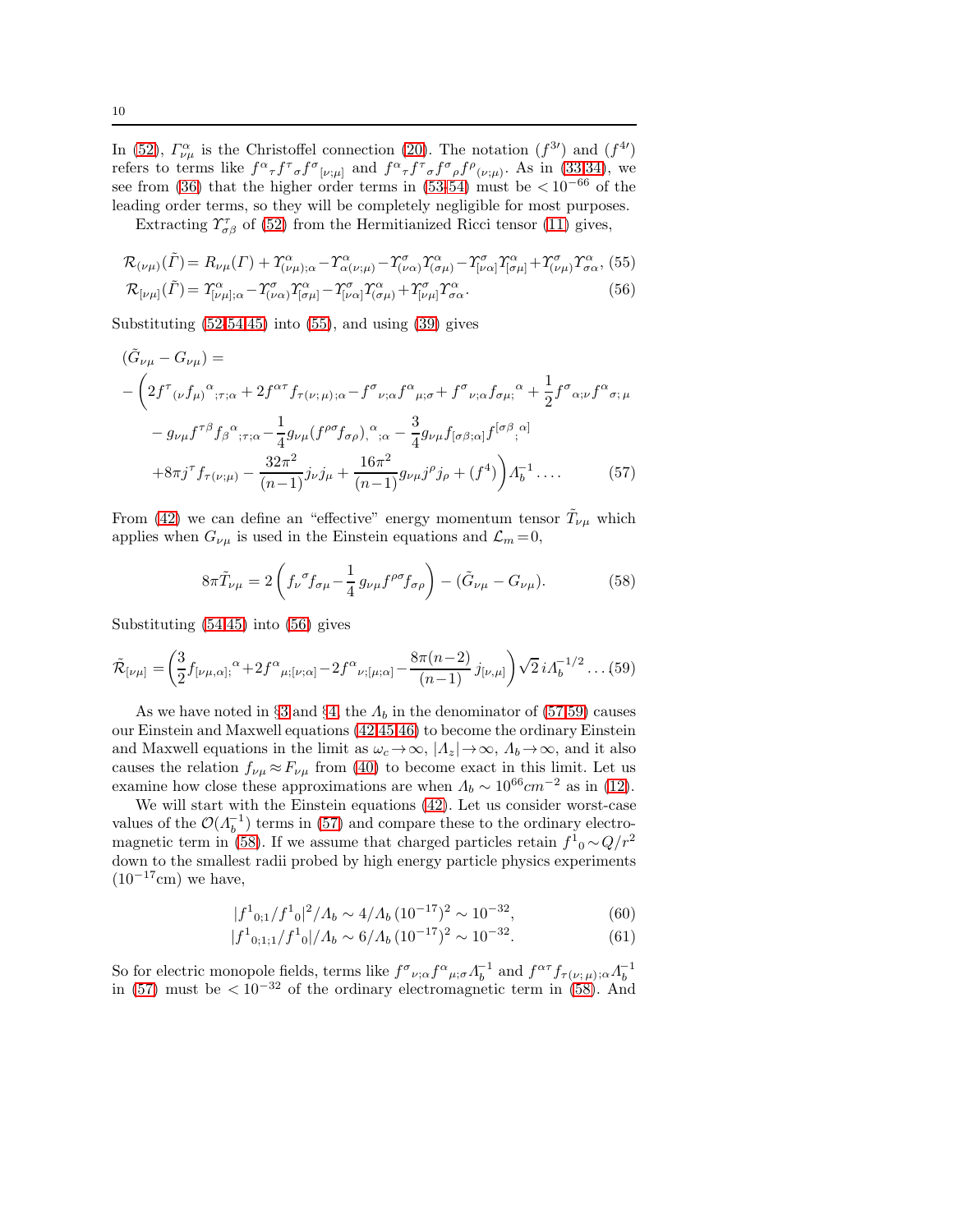regarding  $j^{\tau}$  as a substitute for  $(1/4\pi) f^{\omega\tau}$ ,  $\omega$  from [\(45\)](#page-7-3), the same is true for the  $j^{\tau}$  terms. For an electromagnetic plane-wave in a flat background space

<span id="page-10-0"></span>
$$
A_{\mu} = A \epsilon_{\mu} \sin(k_{\alpha} x^{\alpha}) \quad , \quad \epsilon^{\alpha} \epsilon_{\alpha} = -1 \quad , \quad k^{\alpha} k_{\alpha} = k^{\alpha} \epsilon_{\alpha} = 0, \tag{62}
$$

$$
f_{\nu\mu} = 2A_{[\mu,\nu]} = 2A\epsilon_{[\mu}k_{\nu]}cos(k_{\alpha}x^{\alpha}), \quad j^{\sigma} = 0.
$$
 (63)

Here A is the magnitude,  $k^{\alpha}$  is the wavevector, and  $\epsilon^{\alpha}$  is the polarization. Substituting [\(62,63\)](#page-10-0) into [\(57\)](#page-9-0), all of the terms vanish for a flat background space. Also, for the highest energy gamma rays known in nature  $(10^{20}$ eV,  $10^{34}$ Hz) we have from  $(12)$ ,

$$
|f^1_{0,1}/f^1_{0}|^2/\Lambda_b \sim (E/\hbar c)^2/\Lambda_b \sim 10^{-16},\tag{64}
$$

$$
|f^1_{0,1,1}/f^1_{0}|/A_b \sim (E/\hbar c)^2/A_b \sim 10^{-16}.
$$
 (65)

So for electromagnetic plane-wave fields, even if some of the terms in [\(57\)](#page-9-0) were non-zero because of spatial curvatures, they must still be  $\langle 10^{-16}$  of the ordinary electromagnetic term in [\(58\)](#page-9-3). Therefore even for the most extreme worst-case fields accessible to measurement, the extra terms in the Einstein equations [\(42\)](#page-7-0) must all be  $\langle 10^{-16}$  of the ordinary electromagnetic term.

Now let us look at the approximation  $f_{\nu\mu} \approx F_{\nu\mu}$  from [\(40\)](#page-6-4), and Maxwell's equations [\(45,46\)](#page-7-3). From the covariant derivative commutation rule, the cyclic identity  $2R_{\nu[\tau\alpha]\mu} = R_{\nu\mu\alpha\tau}$ , the definition of the Weyl tensor  $C_{\nu\mu\alpha\tau}$ , and the Einstein equations  $R_{\nu\mu} = -Ag_{\nu\mu} + (f^2) \dots$  from [\(42\)](#page-7-0) we get

<span id="page-10-1"></span>
$$
2f^{\alpha}{}_{\nu;[\mu;\alpha]} = \frac{1}{2}f^{\alpha\tau}C_{\alpha\tau\nu\mu} + \frac{(n-2)A}{(n-1)}f_{\nu\mu} + (f^3)\dots
$$
 (66)

Substituting [\(34\)](#page-6-1) into the field equations [\(31\)](#page-5-5) and using [\(59,](#page-9-1)[66\)](#page-10-1) we get

<span id="page-10-2"></span>
$$
f_{\nu\mu} = F_{\nu\mu} + \left(\theta_{[\tau,\alpha]} \varepsilon_{\nu\mu}^{\tau\alpha} + f^{\alpha\tau} C_{\alpha\tau\nu\mu} + \frac{2(n-2)\Lambda}{(n-1)} f_{\nu\mu} + \frac{8\pi(n-2)}{(n-1)} j_{[\nu,\mu]} + (f^3)\right) \Lambda_b^{-1} \dots \tag{67}
$$

where  $\varepsilon_{\tau\nu\mu\alpha} =$  (Levi–Civita tensor),  $C_{\alpha\tau\nu\mu} =$  (Weyl tensor), and

<span id="page-10-3"></span>
$$
\theta_{\tau} = \frac{1}{4} f_{[\nu\mu,\alpha]} \varepsilon_{\tau}^{\nu\mu\alpha}, \quad f_{[\nu\mu,\alpha]} = -\frac{2}{3} \theta_{\tau} \varepsilon^{\tau}{}_{\nu\mu\alpha}.
$$
 (68)

The  $\theta_{[\tau,\alpha]} \varepsilon_{\nu\mu}^{\tau\alpha} A_b^{-1}$  term in [\(67\)](#page-10-2) is divergenceless so that it has no effect on Ampere's law [\(45\)](#page-7-3). The  $f_{\nu\mu}A/A_b$  term is ∼ 10<sup>-122</sup> of  $f_{\nu\mu}$  from [\(3,](#page-2-5)[12\)](#page-3-4). The  $(f^3) \Lambda_b^{-1}$  term is  $\lt 10^{-66}$  of  $f_{\nu\mu}$  from [\(36\)](#page-6-5). The largest observable values of the Weyl tensor might be expected to occur near the Schwarzschild radius,  $r_s = 2Gm/c^2$ , of black holes, where it takes on values around  $r_s/r^3$ . The largest value of  $r_s/r^3$  would occur near the lightest black holes, which would be of about one solar mass, where from [\(12\)](#page-3-4),

$$
\frac{C_{0101}}{\Lambda_b} \sim \frac{1}{\Lambda_b r_s^2} = \frac{1}{\Lambda_b} \left(\frac{c^2}{2Gm_{\odot}}\right)^2 \sim 10^{-77}.\tag{69}
$$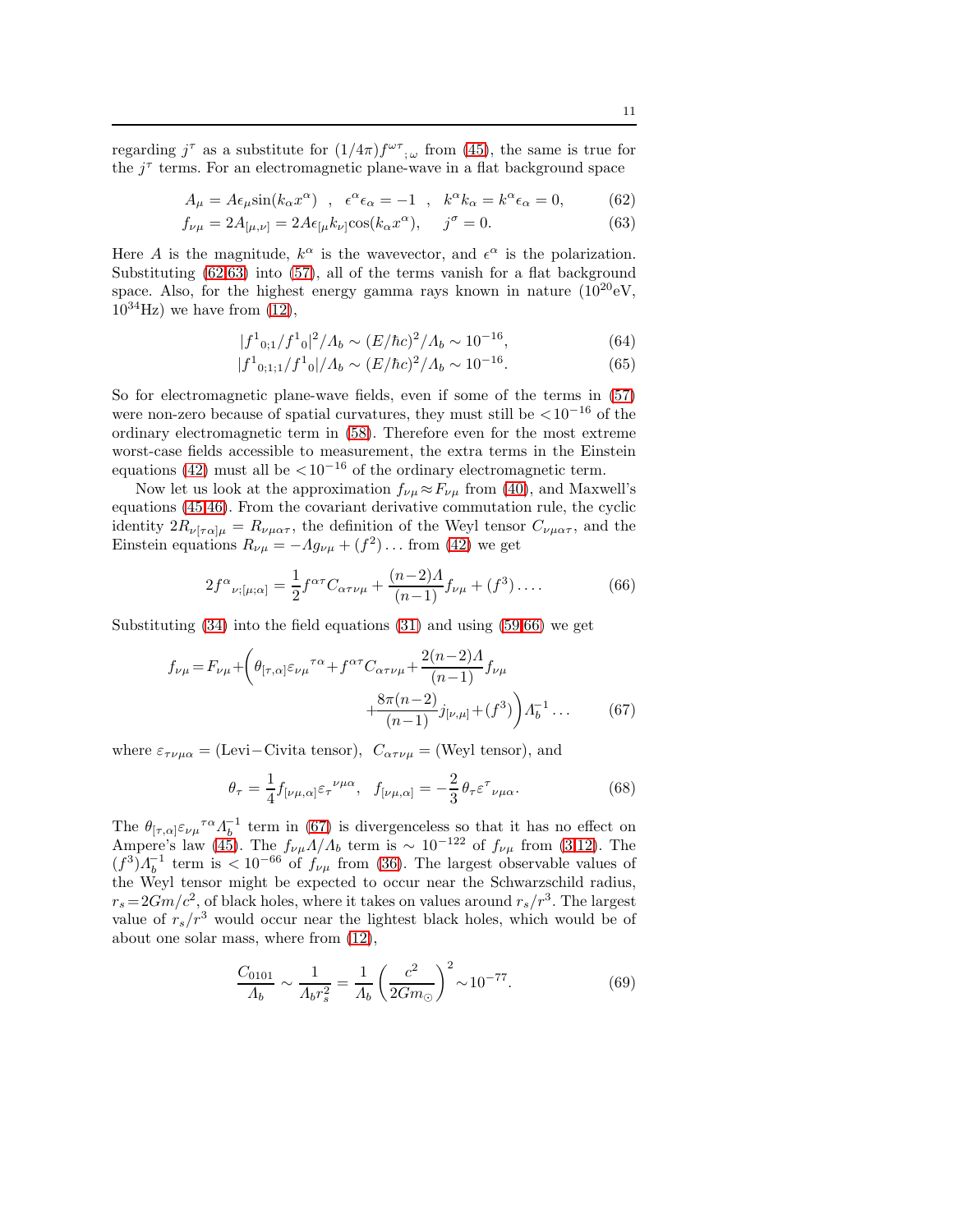And regarding  $j^{\tau}$  as a substitute for  $(1/4\pi) f^{\omega\tau}$ ,  $\omega$  from [\(45\)](#page-7-3), the  $j_{[\nu,\mu]} \Lambda_b^{-1}$  term is  $\lt 10^{-32}$  of  $f_{\nu\mu}$  from [\(61\)](#page-9-4). Therefore, the last four terms in [\(67\)](#page-10-2) must all be  $\lt 10^{-32}$  of  $f_{\nu\mu}$ . Consequently, even for the most extreme worst-case fields accessible to measurement, the extra terms in Maxwell's equations [\(45,46\)](#page-7-3) must be  $\langle 10^{-32}$  of the ordinary terms.

The divergenceless term  $\theta_{[\tau,\alpha]} \varepsilon_{\nu\mu}^{\tau\alpha} A_b^{-1}$  of [\(67\)](#page-10-2) should also be expected to be  $\lt 10^{-32}$  of  $f_{\nu\mu}$  from [\(60,61,](#page-9-4)[68\)](#page-10-3). However, we need to consider the possibility where  $\theta_{\tau}$  changes extremely rapidly. Taking the curl of [\(67\)](#page-10-2), the  $F_{\nu\mu}$  and  $j_{\nu,\mu}$ ] terms drop out, and we get something similar to the Proca equation[\[26,](#page-22-1)[27\]](#page-22-2),

<span id="page-11-0"></span>
$$
\theta_{\rho} = \left(-\theta_{\rho;\,\sigma;\,\,}{}^{\sigma} + \frac{1}{2}\varepsilon_{\rho}{}^{\sigma\nu\mu}(f^{\alpha\tau}C_{\alpha\tau[\nu\mu}),_{\sigma]} + \frac{(3n-7)\Lambda}{(n-1)}\theta_{\rho} + (f^{3\prime})\right)\frac{1}{2\Lambda_b} \ldots \tag{70}
$$

Here the constraint  $\theta^{\nu}_{;\nu} = 0$  results from the definition [\(68\)](#page-10-3) and we are using a  $(1, -1, -1, -1)$  metric signature. Eq. [\(70\)](#page-11-0) suggests that  $\theta_{\rho}$  Proca-wave solutions might exist in this theory. Assuming that the magnitude of  $C_{\alpha\tau\nu\mu}$  is roughly proportional to  $\theta_{\rho}$  for such waves, and assuming that  $f_{\mu\nu}$  goes accord-ing to [\(67\)](#page-10-2) with  $F_{\mu\nu} = 0$ , the extra terms in [\(70\)](#page-11-0) could perhaps be neglected in the weak field approximation. Using [\(70\)](#page-11-0) and  $\Lambda_b \approx -\Lambda_z = C_z \omega_c^4 l_P^2$  from [\(12\)](#page-3-4), such Proca-wave solutions would have an extremely high minimum frequency

<span id="page-11-1"></span>
$$
\omega_{Proca} = \sqrt{2A_b} \approx \sqrt{2C_z} \,\omega_c^2 l_P \sim 10^{43} rad/s,\tag{71}
$$

where the cutoff frequency  $\omega_c$  and  $C_z$  come from [\(13,14\)](#page-3-4).

There are several points to make about [\(70](#page-11-0)[,71\)](#page-11-1). 1) A particle associated with a  $\theta_{\rho}$  field would have mass  $\hbar \omega_{Proca}$ , which is much greater than could be produced by particle accelerators, and so it would presumably not conflict with high energy physics experiments. 2) We have recently shown that  $sin[kr-\omega t]$ Proca-wave solutions do not exist in the theory, using an asyptotically flat Newman-Penrose  $1/r$  expansion similar to [\[28,](#page-22-3) [29\]](#page-22-4). However, it is still possible that wave-packet solutions could exist. 3) Substituting the  $k = 0$  flat space Proca-wave solution  $\theta_{\rho} = (0, 1, 0, 0)sin[\omega_{Proca}t]$  and  $F_{\mu\nu} = 0$  into  $(67, 58, 57)$ , and assuming a flat background space gives  $\tilde{T}_{00} = -2/\Lambda_b < 0$ . This suggests that Proca-wave solutions might have negative energy, but because  $sin[kr-\omega t]$ solutions do not exist, and because of the other approximations used, this calculation is extremely uncertain. 4) With a cutoff frequency  $\omega_c \sim 1/l_P$  from [\(13\)](#page-3-4) we have  $\omega_{Proca} > \omega_c$  from [\(71,](#page-11-1)[13,14\)](#page-3-4), so Proca-waves would presumably be cut off. More precisely, [\(71\)](#page-11-1) says that Proca-waves would be cut off if  $\omega_c > 1/(l_P\sqrt{2C_z})$ . Whether  $\omega_c$  is caused by a discreteness, uncertainty or foaminess of spacetime near the Planck length[\[30,](#page-22-5)[31,](#page-22-6)[32,](#page-22-7)[33,](#page-22-8)[34\]](#page-22-9), or by some other effect, the same  $\omega_c$  which cuts off  $\Lambda_z$  in [\(12\)](#page-3-4) should also cut off very high frequency electromagnetic and gravitational waves, and Proca-waves. 5) If wave-packet Proca-wave solutions do exist, and they have negative energy, it is possible that  $\theta_{\rho}$  could function as a kind of built-in Pauli-Villars field. Pauli-Villars regularization in quantum electrodynamics requires a negative energy Proca field with a mass  $\hbar\omega_{Proca}$  that goes to infinity as  $\omega_c \to \infty$ , as we have from [\(71\)](#page-11-1). 6) As mentioned initially, it might be more correct to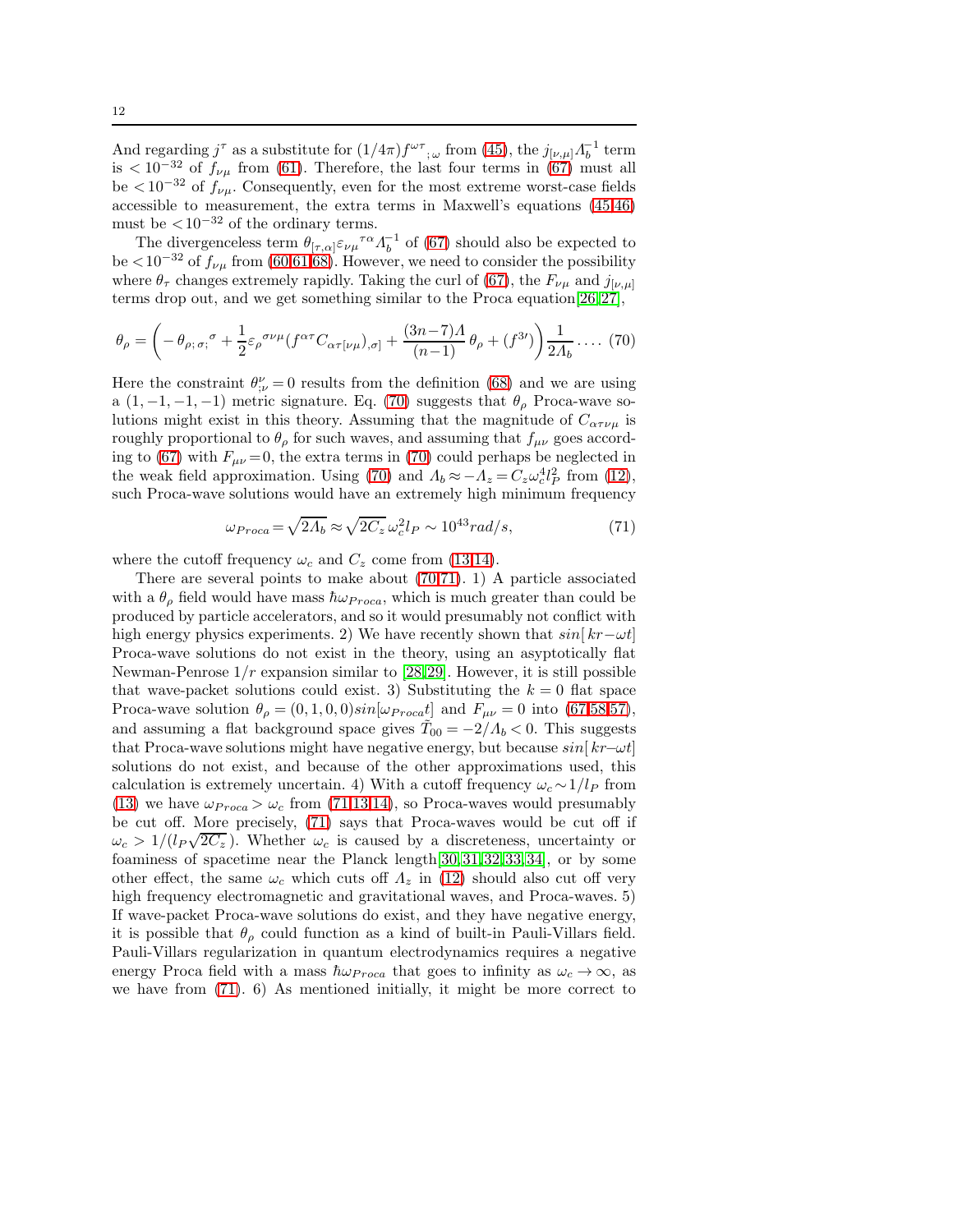take the limit of this theory as  $\omega_c \to \infty$ ,  $|A_z| \to \infty$ ,  $A_b \to \infty$ , as in quantum electrodynamics. In this limit [\(70,](#page-11-0)[71\)](#page-11-1) require that  $\theta_{\rho} \rightarrow 0$  or  $\omega_{Proca} \rightarrow \infty$ , and the theory becomes exactly Einstein-Maxwell theory as in [\(15\)](#page-3-6). 7) Finally, we should emphasize that Proca-wave solutions are only a possibility suggested by equation [\(70\)](#page-11-0). Their existence and their possible interpretation are just speculation at this point. We are continuing to pursue these questions.

#### <span id="page-12-0"></span>6 The Lorentz force equation

A generalized contracted Bianchi identity for this theory can be derived using only the connection equations [\(48\)](#page-8-3) and the symmetry [\(8\)](#page-3-1) of  $\tilde{\Gamma}_{\nu\mu}^{\alpha}$ ,

<span id="page-12-2"></span>
$$
(\sqrt{-N}N^{+\nu\sigma}\tilde{\mathcal{R}}_{\sigma\lambda} + \sqrt{-N}N^{+\sigma\nu}\tilde{\mathcal{R}}_{\lambda\sigma})_{,\nu} - \sqrt{-N}N^{+\nu\sigma}\tilde{\mathcal{R}}_{\sigma\nu,\lambda} = 0. \tag{72}
$$

This identity can also be written in terms of  $g^{\rho\tau}$ ,  $f^{\rho\tau}$  and  $\tilde{G}_{\nu\mu}$  from [\(4](#page-2-1)[,22](#page-4-2)[,39\)](#page-6-3),

<span id="page-12-3"></span>
$$
\tilde{G}^{\sigma}_{\nu;\,\sigma} = \left(\frac{3}{2} f^{\sigma\rho} \,\tilde{\mathcal{R}}_{[\sigma\rho,\nu]} + f^{\alpha\sigma}_{;\alpha} \tilde{\mathcal{R}}_{[\sigma\nu]}\right) \sqrt{2} \, i \Lambda_b^{-1/2}.\tag{73}
$$

The identity was originally derived [\[3,](#page-21-2)[7\]](#page-21-6) assuming  $j^{\nu} = 0$  in [\(48\)](#page-8-3). The derivation for  $j^{\nu} \neq 0$  was first done[\[25\]](#page-22-0) by applying an infinitesimal coordinate transformation to an invariant integral, and it is also done in Appendix B of [\[21\]](#page-21-20) using a much different direct computation method. Clearly [\(72,](#page-12-2)[73\)](#page-12-3) are generalizations of the ordinary contracted Bianchi identity  $2(\sqrt{-g}R^{\nu}\lambda)_{,\nu} - \sqrt{-g}g^{\nu\sigma}R_{\sigma\nu,\lambda} = 0$ or  $G_{\nu;\sigma}^{\sigma}=0$ , which is also valid in this theory.

Another useful identity[\[13\]](#page-21-12) can be derived using only the definitions [\(4](#page-2-1)[,22\)](#page-4-2)

<span id="page-12-4"></span>
$$
\left(N^{(\mu}{}_{\nu)} - \frac{1}{2}\delta^{\mu}_{\nu}N^{\rho}_{\rho}\right)_{;\,\mu} = \left(\frac{3}{2}f^{\sigma\rho}N_{[\sigma\rho,\nu]} + f^{\sigma\rho}{}_{;\sigma}N_{[\rho\nu]}\right)\sqrt{2}i\Lambda_b^{-1/2}.\tag{74}
$$

The ordinary Lorentz force equation results from taking the divergence of the Einstein equations  $(41)$  using  $(73, 45, 31, 74, 21)$  $(73, 45, 31, 74, 21)$  $(73, 45, 31, 74, 21)$  $(73, 45, 31, 74, 21)$ 

<span id="page-12-5"></span>
$$
T^{\sigma}_{\nu;\,\sigma} = \frac{1}{8\pi} \left[ \tilde{G}^{\sigma}_{\nu;\,\sigma} + A_b \Big( N^{(\mu}{}_{\nu)} - \frac{1}{2} \delta^{\mu}_{\nu} N^{\rho}_{\rho} \Big)_{;\,\mu} \right] = F_{\nu\sigma} j^{\sigma}.
$$
 (75)

Note that the covariant derivatives in [\(73](#page-12-3)[,74](#page-12-4)[,75\)](#page-12-5) are all done using the Christoffel connection [\(20\)](#page-4-0) formed from the symmetric metric [\(4\)](#page-2-1).

## <span id="page-12-1"></span>7 The Einstein-Infeld-Hoffmann Equations of motion

For Einstein-Maxwell theory, the EIH method allows the equations of motion to be derived directly from the electro-vac field equations. For neutral particles the method has been verified to Post-Newtonian order[\[11\]](#page-21-10), and in fact it was the method first used to derive the Post-Newtonian equations of motion[\[35\]](#page-22-10). For charged particles the method has been verified to Post-Coulombian order[\[12,](#page-21-11)[36,](#page-22-11)[37\]](#page-22-12), meaning that it gives the same result as the Dar-win Lagrangian<sup>[\[27\]](#page-22-2)</sup>. In §[6](#page-12-0) we derived the exact Lorentz force equation for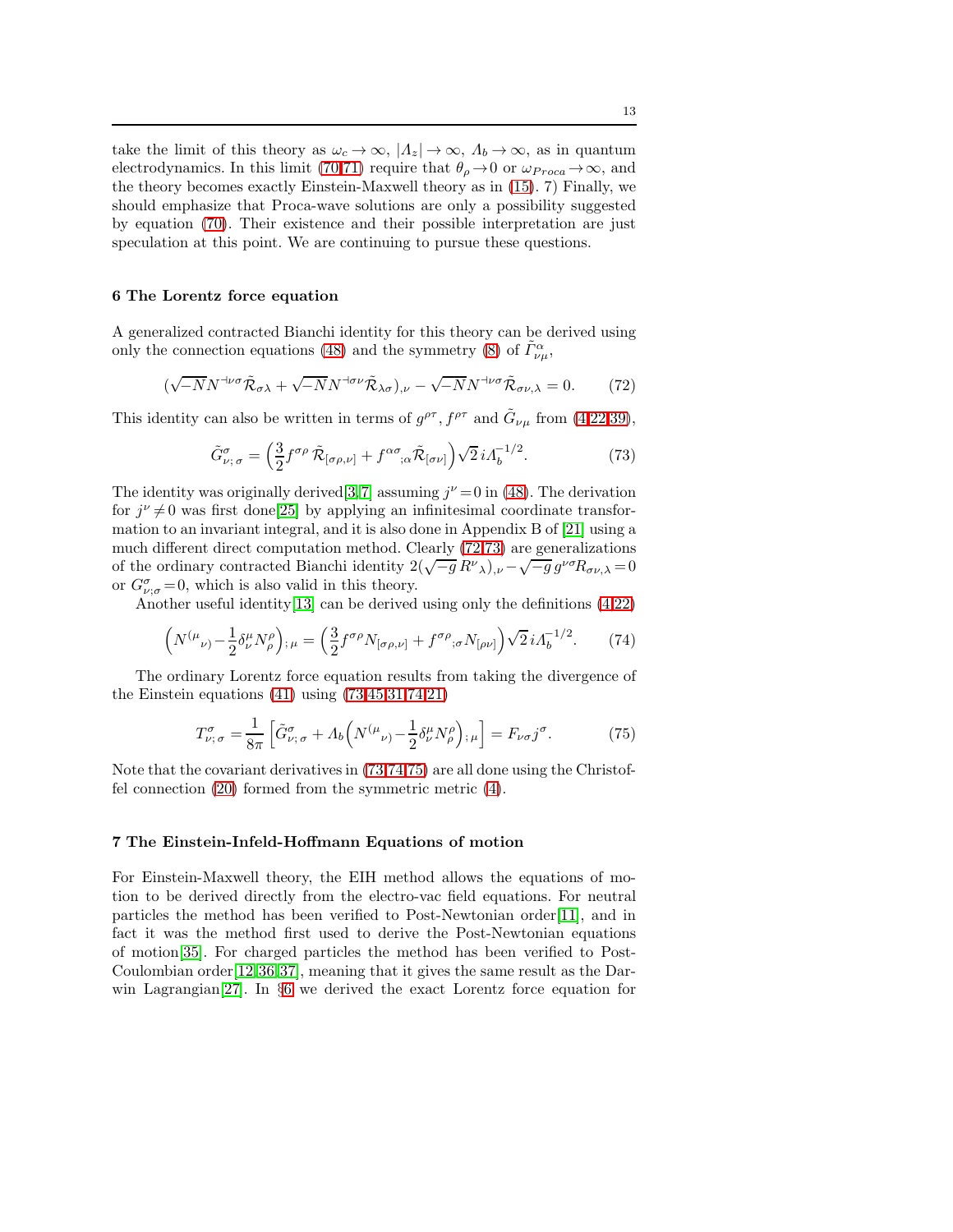this theory by including source terms in the Lagrangian. Here we derive the Lorentz force using the EIH method because it requires no source terms, and also to show definitely that the well known negative result of [\[9,](#page-21-8)[10\]](#page-21-9) for the unmodified Einstein-Schrödinger theory does not apply to the present theory. We will only cover the bare essentials of the EIH method which are necessary to derive the Lorentz force. We will also only calculate the equations of motion to Newtonian/Coulombian order, because this is the order where the Lorentz force first appears.

The EIH method assumes the "slow motion approximation", meaning that  $v/c \ll 1$ . The fields are expanded in the form[\[11,](#page-21-10)[12,](#page-21-11)[36,](#page-22-11)[37\]](#page-22-12),

<span id="page-13-0"></span>
$$
g_{\mu\nu} = \eta_{\mu\nu} + \gamma_{\mu\nu} - \eta_{\mu\nu}\eta^{\sigma\rho}\gamma_{\sigma\rho}/2, \qquad (76)
$$

$$
\gamma_{00} = 2\gamma_{00}\lambda^2 + 4\gamma_{00}\lambda^4\ldots\tag{77}
$$

$$
\gamma_{0k} = 3\gamma_{0k}\lambda^3 + 5\gamma_{0k}\lambda^5 \dots \tag{78}
$$

$$
\gamma_{ik} = 4\gamma_{ik}\lambda^4 \dots \tag{79}
$$

$$
A_0 = {}_2A_0\lambda^2 + {}_4A_0\lambda^4 \dots \tag{80}
$$

$$
A_k = {}_3A_k\lambda^3 + {}_5A_k\lambda^5 \dots \tag{81}
$$

$$
f_{0k} = 2f_{0k}\lambda^2 + 4f_{0k}\lambda^4 \dots \tag{82}
$$

$$
f_{ik} = 3f_{ik}\lambda^3 + 5f_{ik}\lambda^5 \dots \tag{83}
$$

where  $\lambda \sim v/c$  is the expansion parameter, the order of each term is indicated with a left subscript[\[9\]](#page-21-8),  $\eta_{\mu\nu} = \text{diag}(1, -1, -1, -1)$ , and Latin indices run from 1-3. The field  $\gamma_{\mu\nu}$  (often called  $\bar{h}_{\mu\nu}$  in other contexts) is used instead of  $g_{\mu\nu}$  only because it simplifies the calculations. Because  $\lambda \sim v/c$ , when the expansions are substituted into the Einstein and Maxwell equations, a time derivative counts the same as one higher order in  $\lambda$ . The general procedure is to substitute the expansions, and solve the resulting field equations order by order in  $\lambda$ , continuing to higher orders until a desired level of accuracy is achieved. At each order in  $\lambda$ , one of the  $\iota \gamma_{\mu\nu}$  terms and one of the  $\iota f_{\mu\nu}$  terms will be unknowns, and the equations will involve known results from previous orders because of the nonlinearity of the Einstein equations.

The expansions [\(77-83\)](#page-13-0) use only alternate powers of  $\lambda$  essentially because the Einstein and Maxwell equations are second order differential equations[\[35\]](#page-22-10), although for higher powers of  $\lambda$ , all terms must be included to predict radiation [\[12,](#page-21-11) [36,](#page-22-11)[37\]](#page-22-12). Because  $\lambda \sim v/c$ , the expansions have the magnetic components  $A_k$  and  $f_{ik}$  due to motion at one order higher in  $\lambda$  than the electric components  $A_0$ and  $f_{0i}$ . As in [\[12,](#page-21-11)[36,](#page-22-11)[37\]](#page-22-12),  $f_{0k}$  and  $f_{ik}$  have even and odd powers of  $\lambda$  respectively. This is the opposite of [\[9,](#page-21-8)[10\]](#page-21-9) because we are assuming a direct definition of the electromagnetic field [\(22,](#page-4-2)[34](#page-6-1)[,67](#page-10-2)[,21\)](#page-4-1) instead of the dual definition  $f^{\alpha \rho} = \varepsilon^{\alpha \rho \sigma \mu} N_{[\sigma \mu]} / 2$  assumed in [\[9,](#page-21-8)[10\]](#page-21-9).

The field equations are assumed to be of the standard form

$$
G_{\mu\nu} = 8\pi T_{\mu\nu} \text{ where } G_{\mu\nu} = R_{\mu\nu} - \frac{1}{2}g_{\mu\nu}g^{\alpha\beta}R_{\alpha\beta}, \qquad (84)
$$

<span id="page-13-1"></span>or 
$$
R_{\mu\nu} = 8\pi S_{\mu\nu}
$$
 where  $S_{\mu\nu} = T_{\mu\nu} - \frac{1}{2} g_{\mu\nu} g^{\alpha\beta} T_{\alpha\beta}$ . (85)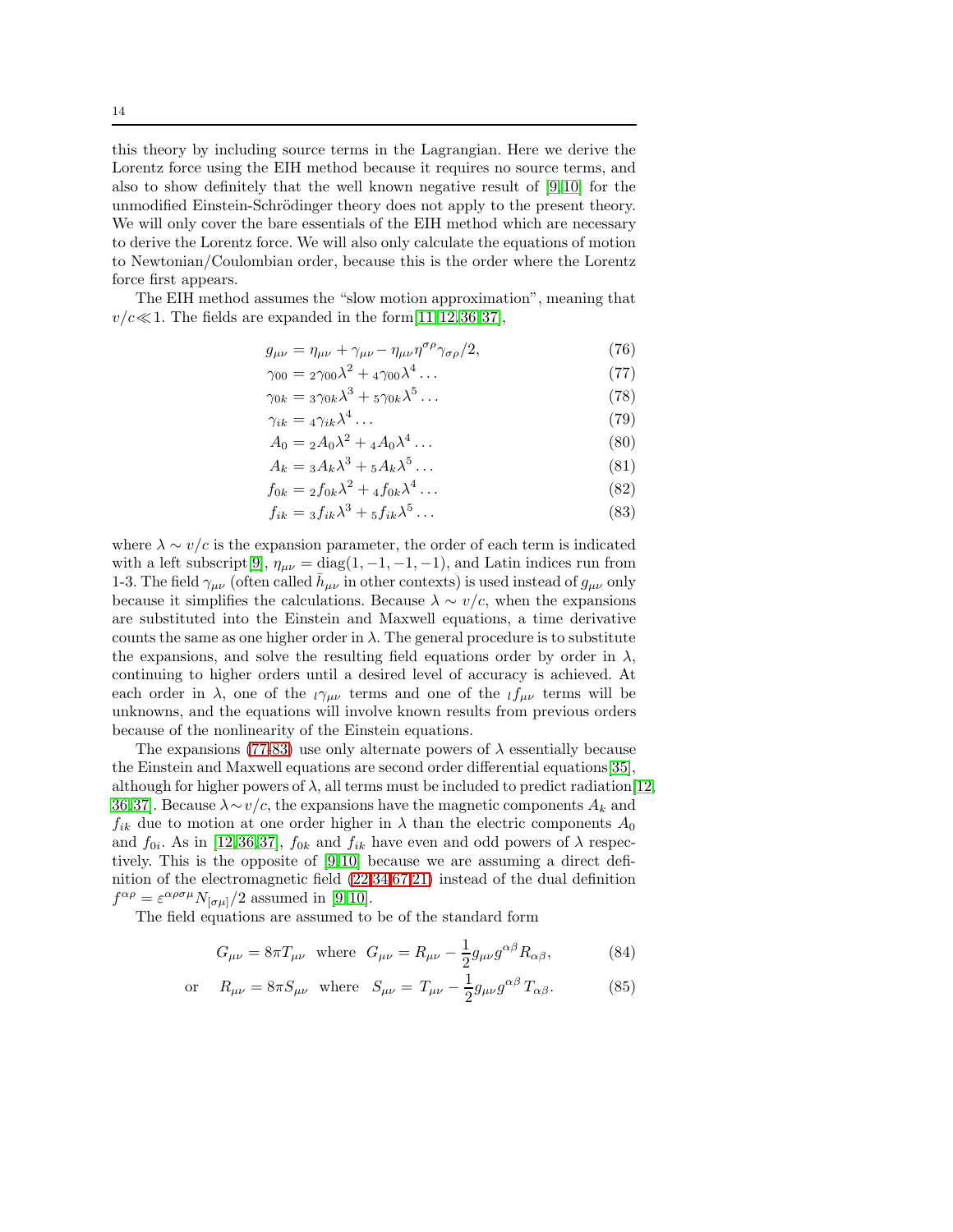However, with the EIH method we solve a sort of quasi-Einstein equations,

<span id="page-14-0"></span>
$$
0 = \breve{G}_{\mu\nu} - 8\pi \breve{T}_{\mu\nu},\tag{86}
$$

where

<span id="page-14-5"></span>
$$
\breve{G}_{\mu\nu} = R_{\mu\nu} - \frac{1}{2} \eta_{\mu\nu} \eta^{\alpha\beta} R_{\alpha\beta}, \qquad \breve{T}_{\mu\nu} = S_{\mu\nu} - \frac{1}{2} \eta_{\mu\nu} \eta^{\alpha\beta} S_{\alpha\beta}.
$$
 (87)

Here the use of  $\eta_{\mu\nu}$  instead of  $g_{\mu\nu}$  is not an approximation because [\(85\)](#page-13-1) implies [\(86\)](#page-14-0) whether  $\check{G}_{\mu\nu}$  and  $\check{T}_{\mu\nu}$  are defined with  $\eta_{\mu\nu}$  or  $g_{\mu\nu}$ . Note that the references use many different notations in [\(86\)](#page-14-0): instead of  $\ddot{G}_{\mu\nu}$  others use  $\Pi_{\mu\nu}/2 + A_{\mu\nu}$ ,  $\Phi_{\mu\nu}/2+\Lambda_{\mu\nu}$  or [LS: $\mu\nu$ ] and instead of  $8\pi\check{T}_{\mu\nu}$  others use  $-2S_{\mu\nu}$ ,  $-\Lambda'_{\mu\nu}$ ,  $-\Lambda_{\mu\nu}$ or  $[RS:\mu\nu].$ 

The equations of motion result as a condition that the field equations [\(86\)](#page-14-0) have acceptable solutions. In the language of the EIH method, acceptable solutions are those that contain only "pole" terms and no "dipole" terms, and this can be viewed as a requirement that the solutions should resemble Reissner-Nordström solutions asymptotically. To express the condition of solvability we must consider the integral of the field equations  $(86)$  over 2D surfaces S surrounding each singularity,

<span id="page-14-2"></span>
$$
{}_{l}C_{\mu} = \frac{1}{2\pi} \int_{0}^{S} (i\breve{G}_{\mu k} - 8\pi i \breve{T}_{\mu k}) n_{k} dS. \tag{88}
$$

Here  $n_k$  is the surface normal and l is the order in  $\lambda$ . Assuming that the divergence of the Einstein equations [\(84\)](#page-13-1) vanishes, and that [\(86\)](#page-14-0) has been solved to all previous orders, it can be shown[\[11\]](#page-21-10) that in the current order

<span id="page-14-1"></span>
$$
(\,_{l}\breve{G}_{\mu k} - 8\pi \,_{l}\breve{T}_{\mu k})_{|k} = 0. \tag{89}
$$

Here and throughout this section "|" represents ordinary derivative[\[11\]](#page-21-10). From Green's theorem, [\(89\)](#page-14-1) implies that  $_lC_\mu$  in [\(88\)](#page-14-2) will be independent of surface size and shape[\[11\]](#page-21-10). The condition for the existence of an acceptable solution for  $_4\gamma_{ik}$  is simply

<span id="page-14-4"></span>
$$
{}_{4}C_{i}=0,\t\t(90)
$$

and these are also our three  $\mathcal{O}(\lambda^4)$  equations of motion[\[11\]](#page-21-10). The  $C_0$  component of [\(88\)](#page-14-2) causes no constraint on the motion[\[11\]](#page-21-10) so we only need to calculate  $\check{G}_{ik}$  and  $\check{T}_{ik}$ .

At this point let us introduce a Lemma from [\[11\]](#page-21-10) which is derived from Stokes's theorem. This Lemma states that

<span id="page-14-3"></span>
$$
\int^{S} \mathcal{F}_{(\cdots)kl|l} n_{k} dS = 0 \quad \text{if} \quad \mathcal{F}_{(\cdots)kl} = -\mathcal{F}_{(\cdots)lk}, \tag{91}
$$

where  $\mathcal{F}_{(\cdot\cdot\cdot)kl}$  is any antisymmetric function of the coordinates,  $n_k$  is the surface normal, and  $S$  is any closed 2D surface which may surround a singularity. The equation  ${}_{4}C_{i} = 0$  is a condition for the existence of a solution for  ${}_{4}\gamma_{ik}$  because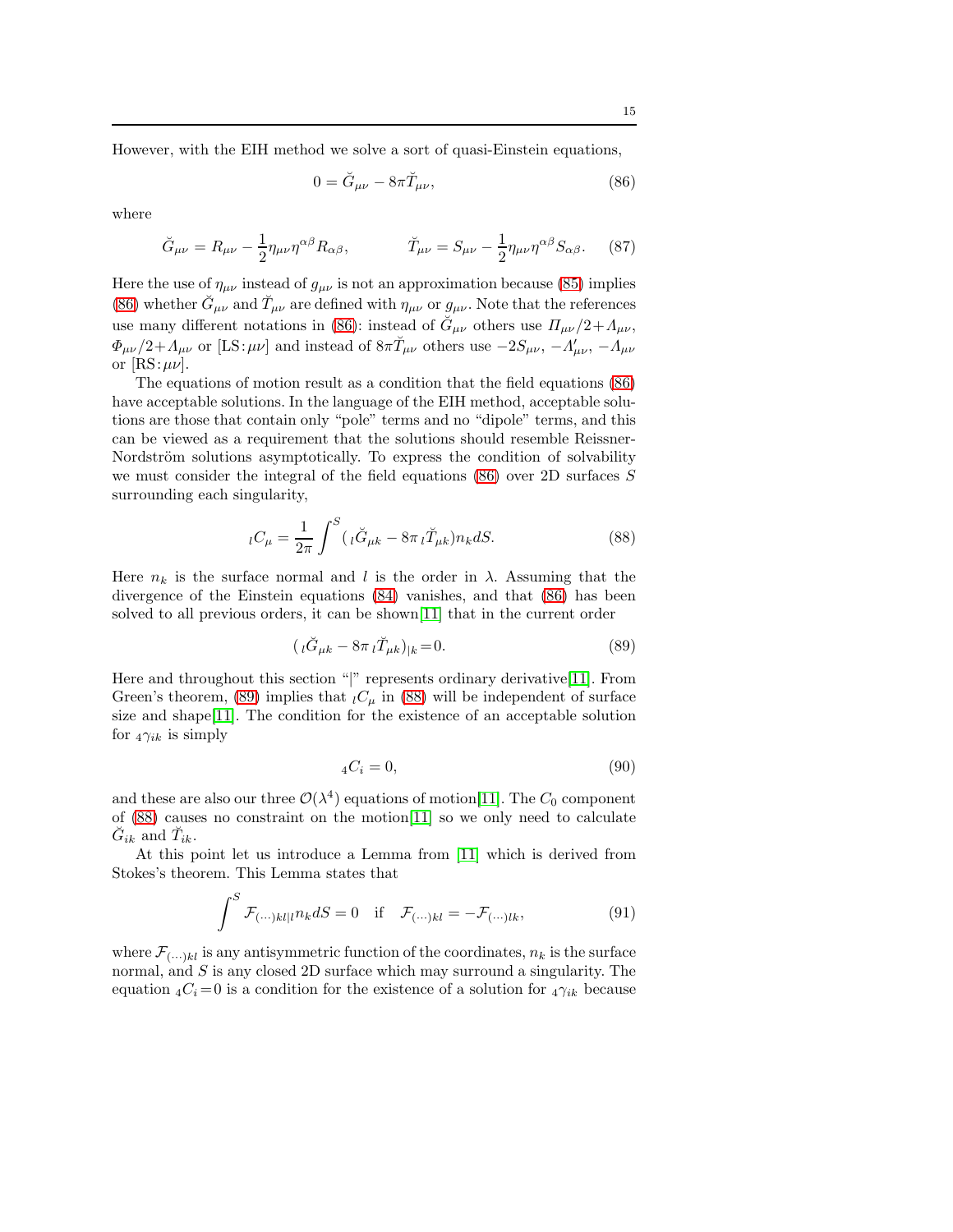$_4\gamma_{ik}$  is found by solving the  $\mathcal{O}(\lambda^4)$  field equations [\(86\)](#page-14-0), and  $_4C_i$  is the integral [\(88\)](#page-14-2) of these equations. However, because of the Lemma [\(91\)](#page-14-3), it happens that the  $_4\gamma_{ik}$  terms in  $_4\check{G}_{ik}$  integrate to zero in [\(88\)](#page-14-2), so that  $_4C_i$  is actually independent of  $_4\gamma_{ik}$ . In fact it is a general rule that  $C_i$  for one order can be calculated using only results from previous orders[\[11\]](#page-21-10), and this is a crucial aspect of the EIH method. Therefore, the calculation of the  $\mathcal{O}(\lambda^4)$  equations of motion [\(90\)](#page-14-4) does not involve the calculation of  $_4\gamma_{ik}$ , and we will see below that it also does not involve the calculation of  $_3f_{ik}$  or  $_4f_{0k}$ .

The  $\tilde{q} \tilde{G}_{ik}$  contribution to [\(88\)](#page-14-2) is derived in [\[11\]](#page-21-10). For two particles with masses  $m_1$ ,  $m_2$  and positions  $\xi_1^i$ ,  $\xi_2^i$ , the  $\mathcal{O}(\lambda^4)$  term from the integral over the first particle is

<span id="page-15-0"></span>
$$
\check{q}C_i = \frac{1}{2\pi} \int^1 {}_4 \check{G}_{ik} n_k dS = -4 \left\{ m_1 \ddot{\xi}_1^i - m_1 m_2 \frac{\partial}{\partial \xi_1^i} \left( \frac{1}{r} \right) \right\},\tag{92}
$$

where

$$
r = \sqrt{(\xi_1^s - \xi_2^s)(\xi_1^s - \xi_2^s)}.
$$
\n(93)

If there is no other contribution to [\(88\)](#page-14-2), then [\(90\)](#page-14-4) requires that  $\check{q}C_i=0$  in [\(92\)](#page-15-0), and the particle acceleration will be proportional to a  $\nabla (m_1m_2/r)$  Newtonian gravitational force. These are the EIH equations of motion for vacuum general relativity to  $\mathcal{O}(\lambda^4)$ , or Newtonian order.

Because our effective energy momentum tensor [\(58\)](#page-9-3) is quadratic in  $f_{\mu\nu}$ , and the expansions [\(77-83\)](#page-13-0) begin with  $\lambda^2$  terms, the  $\mathcal{O}(\lambda^2) - \mathcal{O}(\lambda^3)$  calculations leading to [\(92\)](#page-15-0) are unaffected by the addition of the electromagnetic terms to the vacuum field equations. However, the  $8\pi \, \frac{1}{4} \tilde{T}_{ik}$  contribution to [\(88\)](#page-14-2) will add to the  $_4\check{G}_{ik}$  contribution. To calculate this contribution, we will assume that our singularities in  $f_{\nu\mu}$  are simple moving Coulomb potentials, and that  $\theta^{\rho} = 0$ ,  $\Lambda = 0$ . Then from [\(67,](#page-10-2)[82-83\)](#page-13-0) we see that  ${}_2F_{0k} = {}_2f_{0k}$ , and from inspection of the extra terms in our Maxwell equations [\(45,46](#page-7-3)[,67\)](#page-10-2) and Proca equation [\(70\)](#page-11-0), we see that these equations are both solved to  $\mathcal{O}(\lambda^3)$ . Because [\(58\)](#page-9-3) is quadratic in  $f_{\mu\nu}$ , we see from [\(82-83\)](#page-13-0) that only  $_2 f_{0k}$  can affect the  $\mathcal{O}(\lambda^4)$  equations of motion. Including only  $_2f_{0k}$ , our  $f_{\mu\nu}$  is then a sum of two Coulomb potentials with charges  $Q_1, Q_2$  and positions  $\xi_1^i, \xi_2^i$  of the form

<span id="page-15-1"></span>
$$
{}_{2}A_{\mu} = ({}_{2}\varphi, 0, 0, 0) , \quad {}_{2}f_{0k} = 2\,{}_{2}A_{[k|0]} = -\,{}_{2}\varphi_{|k}, \tag{94}
$$

$$
{}_2\varphi = \psi^1 + \psi^2 \qquad , \quad \psi^1 = Q_1/r_1 \quad , \quad \psi^2 = Q_2/r_2, \tag{95}
$$

$$
r_a = \sqrt{(x^s - \xi_a^s)(x^s - \xi_a^s)} \qquad , \quad a = 1...2 \,. \tag{96}
$$

Because [\(58\)](#page-9-3) is quadratic in both  $f_{\mu\nu}$  and  $g_{\mu\nu}$ , and the expansions [\(77-](#page-13-0) [83\)](#page-13-0) start at  $\lambda^2$  in both of these quantitites, no gravitational-electromagnetic interactions will occur at  $\mathcal{O}(\lambda^4)$ . This allows us to replace covariant derivatives with ordinary derivatives, and  $g_{\nu\mu}$  with  $\eta_{\nu\mu}$  in [\(58\)](#page-9-3). This also allows us to replace  $\tilde{T}_{\mu\nu}$  from [\(86](#page-14-0)[,87\)](#page-14-5) with [\(58\)](#page-9-3). Keeping only  $\mathcal{O}(\lambda^4)$  terms when [\(94\)](#page-15-1) is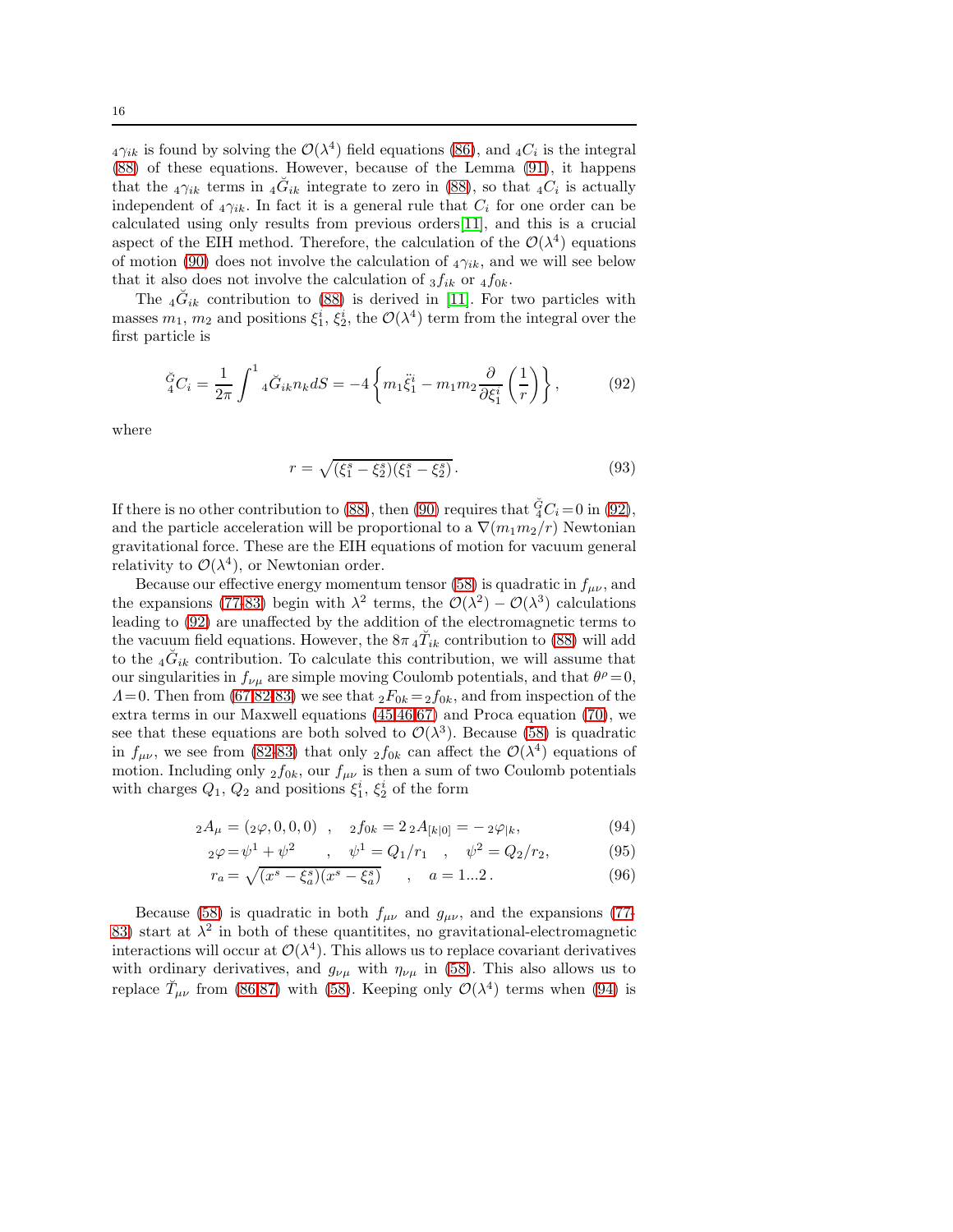substituted, the spacial part of [\(58\)](#page-9-3) gives,

<span id="page-16-0"></span>
$$
8\pi_4 \tilde{T}_{sm} = 2\left(f_s^0 f_{0m} - \frac{1}{2} \eta_{sm} f^{r0} f_{0r}\right) + \left(2f^{a0} f_{0(s|m)|a} + f^0{}_{s|a} f_{0m|}^a + f^0{}_{a|s} f^a{}_{0|m} - \frac{1}{2} \eta_{sm} (f^{r0} f_{0r})_{|a|}^a \right) A_b^{-1}.
$$
 (97)

Note that  $_2\varphi$  from [\(95\)](#page-15-1) obeys Gauss's law,

<span id="page-16-1"></span>
$$
\varphi_{|a|a} = 0. \tag{98}
$$

Substituting [\(94\)](#page-15-1) into [\(97\)](#page-16-0) and using [\(98\)](#page-16-1) gives

<span id="page-16-2"></span>
$$
8\pi 4\tilde{T}_{sm} = -2\left(\varphi_{|s}\varphi_{|m} + \frac{1}{2}\eta_{sm}\varphi_{|r}\varphi_{|r}\right)
$$

$$
+\left(2\varphi_{|a}\varphi_{|s|m|a} - \varphi_{|s|a}\varphi_{|m|a} + \varphi_{|a|s}\varphi_{|a|m} + \frac{1}{2}\eta_{sm}(\varphi_{|r}\varphi_{|r})_{|a|a}\right)A_b^{-1}
$$
(99)

$$
= -2\left(\varphi_{|s}\varphi_{|m} + \frac{1}{2}\eta_{sm}\varphi_{|r}\varphi_{|r}\right) - 2(\varphi_{|[s}\varphi_{|a]|m} + \varphi_{|r}\varphi_{|r|[s}\eta_{a|m})_{|a}\Lambda_b^{-1}.\ (100)
$$

From [\(91\)](#page-14-3), the second group of terms in [\(100\)](#page-16-2) integrates to zero in [\(88\)](#page-14-2), so it can have no effect on the equations of motion. The first group of terms in  $(100)$  is what one gets with Einstein-Maxwell theory [\[12,](#page-21-11) [36,](#page-22-11) [37\]](#page-22-12), so at this stage we have effectively proven that the theory predicts a Lorentz force.

For completeness we will finish the derivation. First, we see from [\(100](#page-16-2)[,98\)](#page-16-1) that  $\tilde{T}_{sm|s} = 0$ . This is to be expected because of [\(89\)](#page-14-1), and it means that the  $8\pi \hat{T}_{sm}$  contribution to the surface integral [\(88\)](#page-14-2) will be independent of surface size and shape. This also means that only  $1/d$  istance<sup>2</sup> terms such as  $\eta_{sm}/r^2$  or  $x_s x_m/r^4$  can contribute to [\(88\)](#page-14-2). The integral over a term with any other distance-dependence would depend on the surface radius, and therefore we know beforehand that it must vanish or cancel with other similar terms[\[11\]](#page-21-10). Now,  $\varphi_{i} = \psi_{i}^{1} + \psi_{i}^{2}$  from [\(95\)](#page-15-1). Because  $\psi_{i}^{1}$  and  $\psi_{i}^{2}$  both go as 1/distance<sup>2</sup>, but are in different locations, it is clear from [\(100\)](#page-16-2) that contributions can only come from cross terms between the two. Including only these terms gives,

<span id="page-16-3"></span>
$$
8\pi_4 \check{T}_{sm}^c = -2(\psi_{|s}^1 \psi_{|m}^2 + \psi_{|s}^2 \psi_{|m}^1 + \eta_{sm} \psi_{|r}^1 \psi_{|r}^2). \tag{101}
$$

Some integrals we will need can be found in [\[11\]](#page-21-10). With  $\psi = 1/\sqrt{x^s x^s}$  we have,

<span id="page-16-4"></span>
$$
\frac{1}{4\pi} \int^0 \psi_{|m} n_m dS = -1 \quad , \quad \frac{1}{4\pi} \int^0 \psi_{|a} n_m dS = -\frac{1}{3} \delta_{am}.
$$
 (102)

Using [\(101,](#page-16-3)[102,](#page-16-4)[95\)](#page-15-1) and integrating over the first particle we get,

<span id="page-16-5"></span>
$$
\frac{1}{2\pi} \int_{-\pi}^1 \left[ -8\pi \check{T}_{sm} \right] n_m dS = \frac{1}{2\pi} \int_{-\pi}^1 2(\psi_{|s}^1 \psi_{|m}^2 + \psi_{|s}^2 \psi_{|m}^1 + \eta_{sm} \psi_{|r}^1 \psi_{|r}^2) n_m dS \tag{103}
$$

$$
= 4Q_1 \psi_{|s}^2(\xi_1) \left( -\frac{1}{3} - 1 + \frac{1}{3} \right) = -4Q_1 \psi_{|s}^2(\xi_1). \tag{104}
$$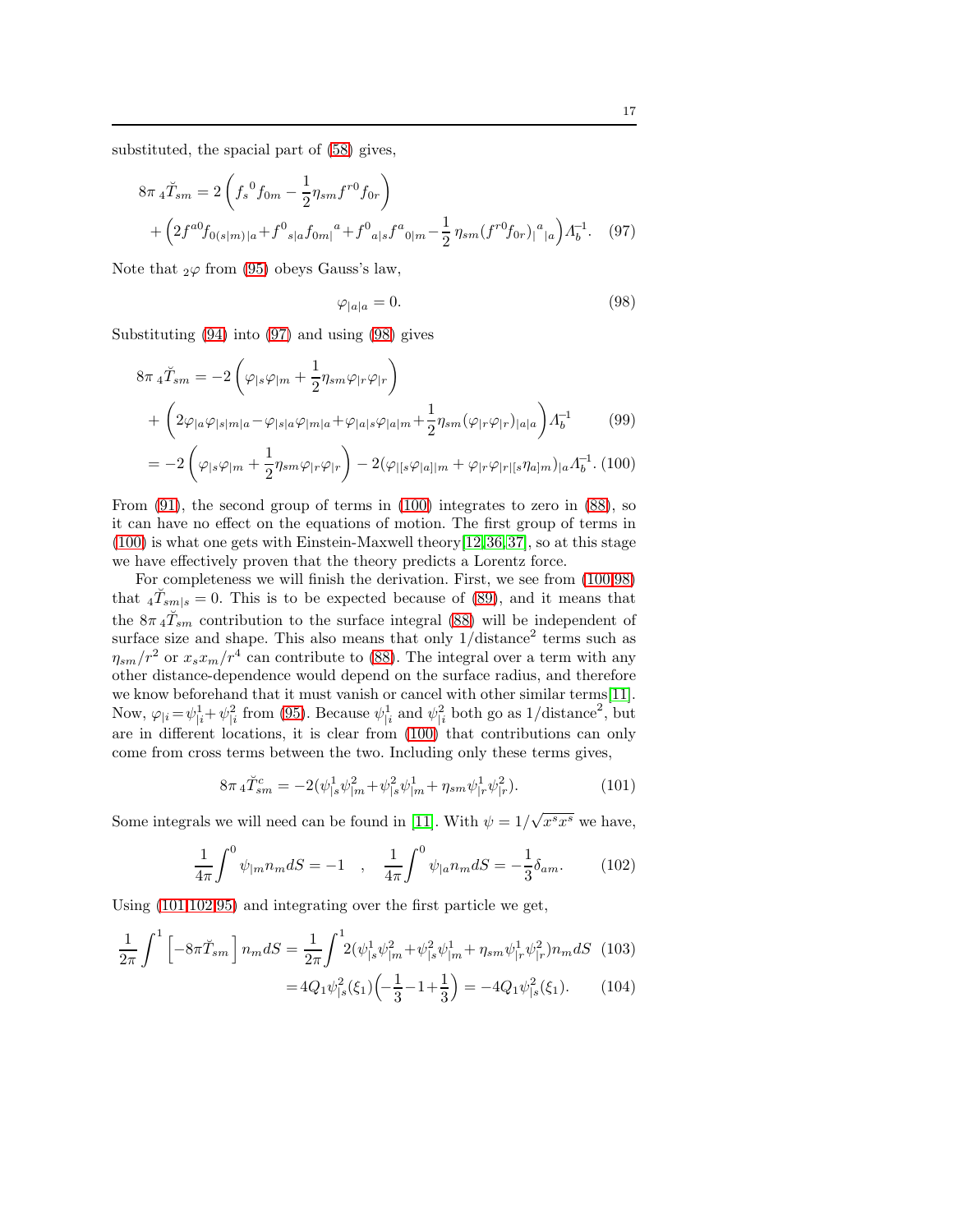Using [\(90,](#page-14-4)[88,](#page-14-2)[104](#page-16-5)[,92,](#page-15-0)[95\)](#page-15-1) we get

$$
0 = {}_{4}C_{i} = -4\left\{m_{1}\ddot{\xi}_{1}^{i} - m_{1}m_{2}\frac{\partial}{\partial\xi_{1}^{i}}\left(\frac{1}{r}\right)\right\} - 4Q_{1}\psi_{|i}^{2}(\xi_{1})\tag{105}
$$

$$
= -4 \left\{ m_1 \ddot{\xi}_1^i - m_1 m_2 \frac{\partial}{\partial \xi_1^i} \left( \frac{1}{r} \right) + Q_1 Q_2 \frac{\partial}{\partial \xi_1^i} \left( \frac{1}{r} \right) \right\}, \quad (106)
$$

where

$$
r = \sqrt{(\xi_1^s - \xi_2^s)(\xi_1^s - \xi_2^s)}.
$$
\n(107)

These are the EIH equations of motion for this theory to  $\mathcal{O}(\lambda^4)$ , or Newtonian/ Coulombian order. These equations clearly exhibit the Lorentz force, and in fact they match the  $\mathcal{O}(\lambda^4)$  equations of motion of Einstein-Maxwell theory.

## <span id="page-17-0"></span>8 An exact electric monopole solution

Here we give an exact charged solution for this theory which closely approx-imates the Reissner-Nordström solution[\[38,](#page-22-13)[39\]](#page-22-14) of Einstein-Maxwell theory. A MAPLE program[\[40\]](#page-22-15) which checks the solution and the derivation[\[41\]](#page-22-16) are available. The solution is

<span id="page-17-1"></span>
$$
ds^2 = \ddot{\epsilon}a dt^2 - \frac{1}{\ddot{\epsilon}a} dr^2 - \ddot{\epsilon}r^2 d\theta^2 - \ddot{\epsilon}r^2 \sin^2 \theta d\phi^2, \qquad (108)
$$

$$
f^{10} = \frac{Q}{\breve{c}r^2}, \quad \sqrt{-N} = r^2 \sin \theta, \quad \sqrt{-g} = \breve{c}r^2 \sin \theta,
$$
 (109)

$$
F_{01} = -A'_0 = \frac{Q}{r^2} \left[ 1 + \frac{4M}{A_b r^3} - \frac{4A}{3A_b} + 2\left(\check{c} - 1 - \frac{Q^2 \hat{V}}{A_b r^4}\right) \left(1 - \frac{A}{A_b}\right) \right],
$$
(110)

$$
a = 1 - \frac{2M}{r} - \frac{\Lambda r^2}{3} + \frac{Q^2 \hat{V}}{r^2} \left( 1 - \frac{\Lambda}{\Lambda_b} \right),\tag{111}
$$

where (') means  $\partial/\partial r$ , and č and  $\hat{V}$  are very close to one for ordinary radii,

<span id="page-17-2"></span>
$$
\check{c} = \sqrt{1 - \frac{2Q^2}{\Lambda_b r^4}} = 1 - \frac{Q^2}{\Lambda_b r^4} \cdots - \frac{(2i)!}{[i!]^2 4^i (2i - 1)} \left(\frac{2Q^2}{\Lambda_b r^4}\right)^i, \tag{112}
$$

$$
\hat{V} = \frac{rA_b}{Q^2} \left( \int r^2 \check{c} \, dr - \frac{r^3}{3} \right) = 1 + \frac{Q^2}{10A_b r^4} \cdots + \frac{(2i)!}{i!(i+1)! \, 4^i (4i+1)} \left( \frac{2Q^2}{A_b r^4} \right)^i (113)
$$

and the nonzero connections are

$$
\tilde{\Gamma}_{00}^{1} = \frac{aa'\tilde{c}^{2}}{2} - \frac{4a^{2}Q^{2}}{A_{b}r^{5}} , \quad \tilde{\Gamma}_{10}^{0} = \tilde{\Gamma}_{01}^{0} = \frac{a'}{2a} , \quad \tilde{\Gamma}_{11}^{1} = \frac{-a'}{2a},
$$
\n
$$
\tilde{\Gamma}_{12}^{2} = \tilde{\Gamma}_{21}^{2} = \tilde{\Gamma}_{13}^{3} = \tilde{\Gamma}_{31}^{3} = \frac{1}{r},
$$
\n
$$
\tilde{\Gamma}_{22}^{1} = -ar , \quad \tilde{\Gamma}_{33}^{1} = -ar \sin^{2}\theta , \quad \tilde{\Gamma}_{23}^{3} = \tilde{\Gamma}_{32}^{3} = \cot\theta , \quad \tilde{\Gamma}_{33}^{2} = -\sin\theta\cos\theta,
$$
\n
$$
\tilde{\Gamma}_{02}^{2} = -\tilde{\Gamma}_{20}^{2} = \tilde{\Gamma}_{03}^{3} = -\tilde{\Gamma}_{30}^{3} = -\frac{a\sqrt{2}iQ}{\sqrt{A_{b}}r^{3}} , \quad \tilde{\Gamma}_{10}^{1} = -\tilde{\Gamma}_{01}^{1} = -\frac{2a\sqrt{2}iQ}{\sqrt{A_{b}}r^{3}}.
$$
\n(114)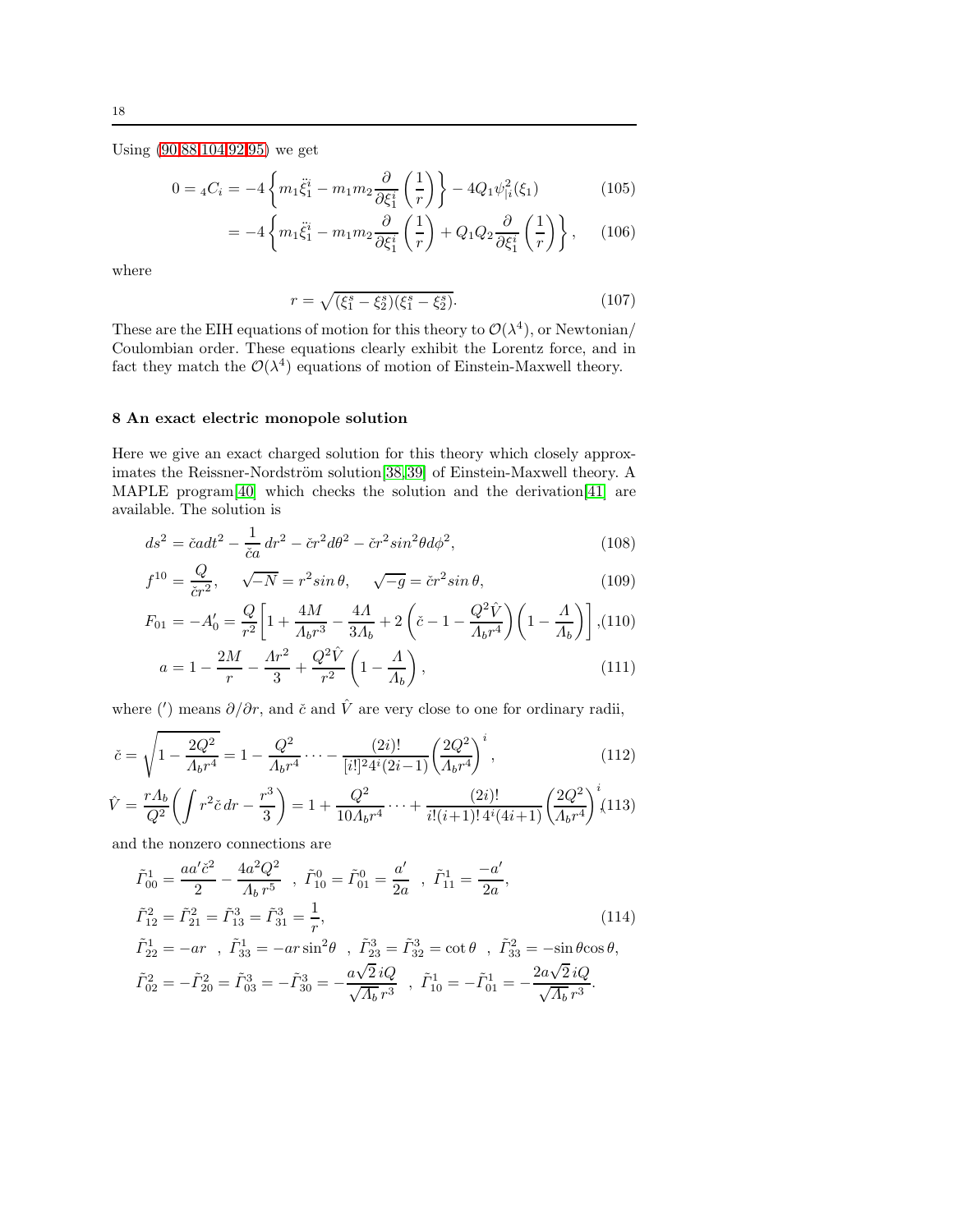The solution matches the Reissner-Nordström solution except for terms which are negligible for ordinary radii. To see this, first recall that  $\Lambda/\Lambda_b \sim$  $10^{-122}$  from [\(3](#page-2-5)[,12\)](#page-3-4), so the Λ terms are all extremely tiny. Ignoring the Λ terms and keeping only the  $\mathcal{O}(\Lambda_b^{-1})$  terms in [\(110,111,](#page-17-1)[112,113\)](#page-17-2) gives

<span id="page-18-2"></span>
$$
F_{01} = \frac{Q}{r^2} \left[ 1 + \frac{4M}{\Lambda_b r^3} - \frac{4Q^2}{\Lambda_b r^4} \right] + \mathcal{O}(\Lambda_b^{-2}),\tag{115}
$$

$$
A_0 = \frac{Q}{r} \left[ 1 + \frac{M}{\Lambda_b r^3} - \frac{4Q^2}{5\Lambda_b r^4} \right] + \mathcal{O}(\Lambda_b^{-2}),\tag{116}
$$

$$
a = 1 - \frac{2M}{r} + \frac{Q^2}{r^2} \left[ 1 + \frac{Q^2}{10A_b r^4} \right] + \mathcal{O}(A_b^{-2}),\tag{117}
$$

$$
\check{c} = 1 - \frac{Q^2}{\Lambda_b r^4} + \mathcal{O}(\Lambda_b^{-2}).
$$
\n(118)

For the smallest radii probed by high-energy particle physics we get from [\(36\)](#page-6-5),

<span id="page-18-0"></span>
$$
\frac{Q^2}{\Lambda_b r^4} \sim 10^{-66}.\tag{119}
$$

The worst-case value of  $M/\Lambda_b r^3$  might be near the Schwarzschild radius  $r_s$ of black holes where  $r = r_s = 2M$  and  $M/\Lambda_b r^3 = 1/2\Lambda_b r_s^2$ . This value will be largest for the lightest black holes, and the lightest black hole that we can expect to observe would be of about one solar mass, where we have

<span id="page-18-1"></span>
$$
\frac{M}{\Lambda_b r^3} \sim \frac{1}{2\Lambda_b r_s^2} = \frac{1}{2\Lambda_b} \left(\frac{c^2}{2Gm_{\odot}}\right)^2 \sim 10^{-77}.\tag{120}
$$

From [\(119](#page-18-0)[,120,](#page-18-1)[3,](#page-2-5)[12\)](#page-3-4) we see that our electric monopole solution [\(108-111\)](#page-17-1) has a fractional difference from the Reissner-Nordström solution[\[38,](#page-22-13)[39\]](#page-22-14) of at most 10<sup>−</sup><sup>66</sup> for worst-case radii accessible to measurement. Clearly our solution does not have the deficiencies of the Papapetrou solution[\[42,](#page-22-17)[43\]](#page-22-18) in the original theory, and it is almost certainly indistinguishable from the Reissner-Nordström solution experimentally. Also, when this solution is expressed in Newman-Penrose tetrad form, it can be shown to be of Petrov Type-D[\[24\]](#page-21-23). And of course the solution reduces to the Schwarzschild solution for  $Q = 0$ . And from  $(115-118)$  we see that the solution goes to the Reissner-Nordström solution exactly in the limit as  $\Lambda_b \to \infty$ .

The only significant difference between our electric monopole solution and the Reissner-Nordström solution occurs on the Planck scale. From  $(108,112)$  $(108,112)$ , the surface area of the solution is  $[44]$ ,

$$
\left(\frac{\text{surface}}{\text{area}}\right) = \int_0^\pi d\theta \int_0^{2\pi} d\phi \sqrt{g_{\theta\theta}g_{\phi\phi}} = 4\pi r^2 \check{c} = 4\pi r^2 \sqrt{1 - \frac{2Q^2}{\Lambda_b r^4}}.\tag{121}
$$

The origin of the solution is where the surface area vanishes, so in our coordinates the origin is not at  $r=0$  but rather at

$$
r_0 = \sqrt{Q} (2/\Lambda_b)^{1/4}.
$$
 (122)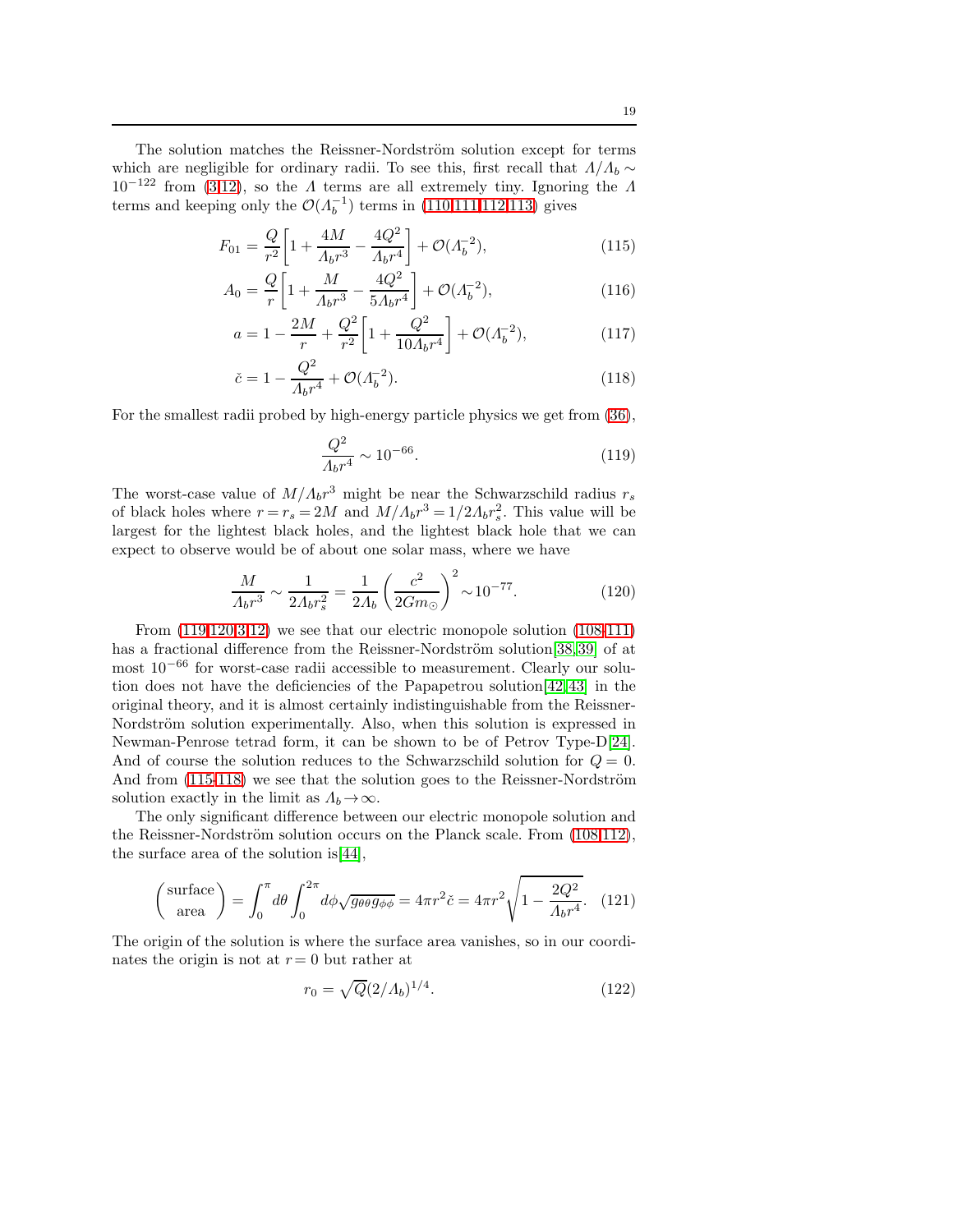From [\(35](#page-6-0)[,12\)](#page-3-4) we have  $r_0 \sim l_P \sim 10^{-33}$ cm for an elementary charge, and  $r_0 \ll$ 2M for any realistic astrophysical black hole. For  $Q/M < 1$  the behavior at the origin is hidden behind an event horizon nearly identical to that of the Reissner-Nordström solution. For  $Q/M > 1$  where there is no event horizon, the behavior at the origin differs markedly from the simple naked singularity of the Reissner-Nordström solution. For the Reissner-Nordström solution all of the relevant fields have singularities at the origin, with  $g_{00} \sim Q^2/r^2$ ,  $A_0 = Q/r$ ,  $F_{01} = Q/r^2$ ,  $R_{00} \sim 2Q^4/r^6$  and  $R_{11} \sim 2/r^2$ . For our solution the metric has a less severe singularity at the origin, with  $g_{11} \sim -\sqrt{r}/\sqrt{r-r_0}$ . Also, the fields  $N_{\mu\nu}$ ,  $N^{-\mu\nu}$ ,  $\sqrt{-N}$ ,  $A_{\nu}$ ,  $\sqrt{-g}f^{\nu\mu}$ ,  $\sqrt{-g}f_{\nu\mu}$ ,  $\sqrt{-g}g^{\nu\mu}$ ,  $\sqrt{-g}g_{\nu\mu}$ , and the functions "a" and  $\hat{V}$  all have finite nonzero values and derivatives at the origin, because it can be shown that  $\hat{V}(r_0) = \sqrt{2} [ \Gamma(1/4) ]^2 / 6 \sqrt{\pi} - 2/3 = 1.08137$ . The fields  $F_{\nu\mu}$ ,  $\tilde{\Gamma}^{\alpha}_{\mu\nu}$  and  $\sqrt{-g}\,\tilde{\mathcal{R}}_{\nu\mu}$  are also finite and nonzero at the origin, so if we use the tensor density form of the field equations [\(41](#page-7-0)[,45\)](#page-7-3), there is no ambiguity as to whether the field equations are satisfied at this location.

#### <span id="page-19-0"></span>9 An exact electromagnetic plane-wave solution

Here we give an exact electromagnetic plane-wave solution for this theory which is identical to the electromagnetic plane-wave solution in Einstein-Maxwell theory, usually called the Baldwin-Jeffery solution[\[45,](#page-22-20)[46,](#page-22-21)[47,](#page-22-22)[48\]](#page-22-23). We will not do a full derivation, but a MAPLE program [\[40\]](#page-22-15) which checks the solution is available. We present the solution in the form of a pp-wave solution  $|47|$ , and a gravitational wave component is included for generality. The solution is expressed in terms of null coordinates x, y,  $u = (t - z)/\sqrt{2}$ ,  $v = (t + z)/\sqrt{2}$ ,

$$
g_{\mu\nu} = \begin{pmatrix} -1 & 0 & 0 & 0 \\ 0 & -1 & 0 & 0 \\ 0 & 0 & H & 1 \\ 0 & 0 & 1 & 0 \end{pmatrix}, \quad \sqrt{-g}f^{\mu\nu} = \sqrt{2} \begin{pmatrix} 0 & 0 & 0 & \check{f}_x \\ 0 & 0 & 0 & \check{f}_y \\ 0 & 0 & 0 & 0 \\ -\check{f}_x & -\check{f}_y & 0 & 0 \end{pmatrix}, \quad (123)
$$

$$
f_{\mu\nu} = 2A_{[\nu,\mu]} = 2A_{,[\nu}k_{\mu]} = \sqrt{2} \begin{pmatrix} 0 & 0 & -\check{f}_x & 0 \\ 0 & 0 & -\check{f}_y & 0 \\ \check{f}_x & \check{f}_y & 0 & 0 \\ 0 & 0 & 0 & 0 \end{pmatrix}, \quad \sqrt{-g} = \sqrt{-N} = 1 \quad (124)
$$

where

 $\cal H$ 

$$
k_{\mu} = (0, 0, -1, 0), \quad A_{\mu} = (0, 0, A, 0), \quad A = -\sqrt{2}(x\check{f}_x + y\check{f}_y),
$$
 (125)

$$
=2\hat{H}+A^2\tag{126}
$$

$$
= 2(h_{+}x^{2} + h_{\times}xy - h_{+}y^{2}) + 2(\check{f}_{x}^{2} + \check{f}_{y}^{2})(x^{2} + y^{2}), \qquad (127)
$$

$$
\hat{H} = h_{+}x^{2} + h_{\times}xy - h_{+}y^{2} + (y\check{f}_{x} - x\check{f}_{y})^{2}.
$$
\n(128)

and the nonzero connections are

$$
\tilde{\varGamma}_{33}^1=\frac{1}{2}\frac{\partial H}{\partial x},\quad \tilde{\varGamma}_{33}^2=\frac{1}{2}\frac{\partial H}{\partial y},\quad \tilde{\varGamma}_{33}^4=\frac{1}{2}\frac{\partial H}{\partial u}-\frac{2}{\varLambda_b}\frac{\partial (\check{f}_x^2+\check{f}_y^2)}{\partial u},
$$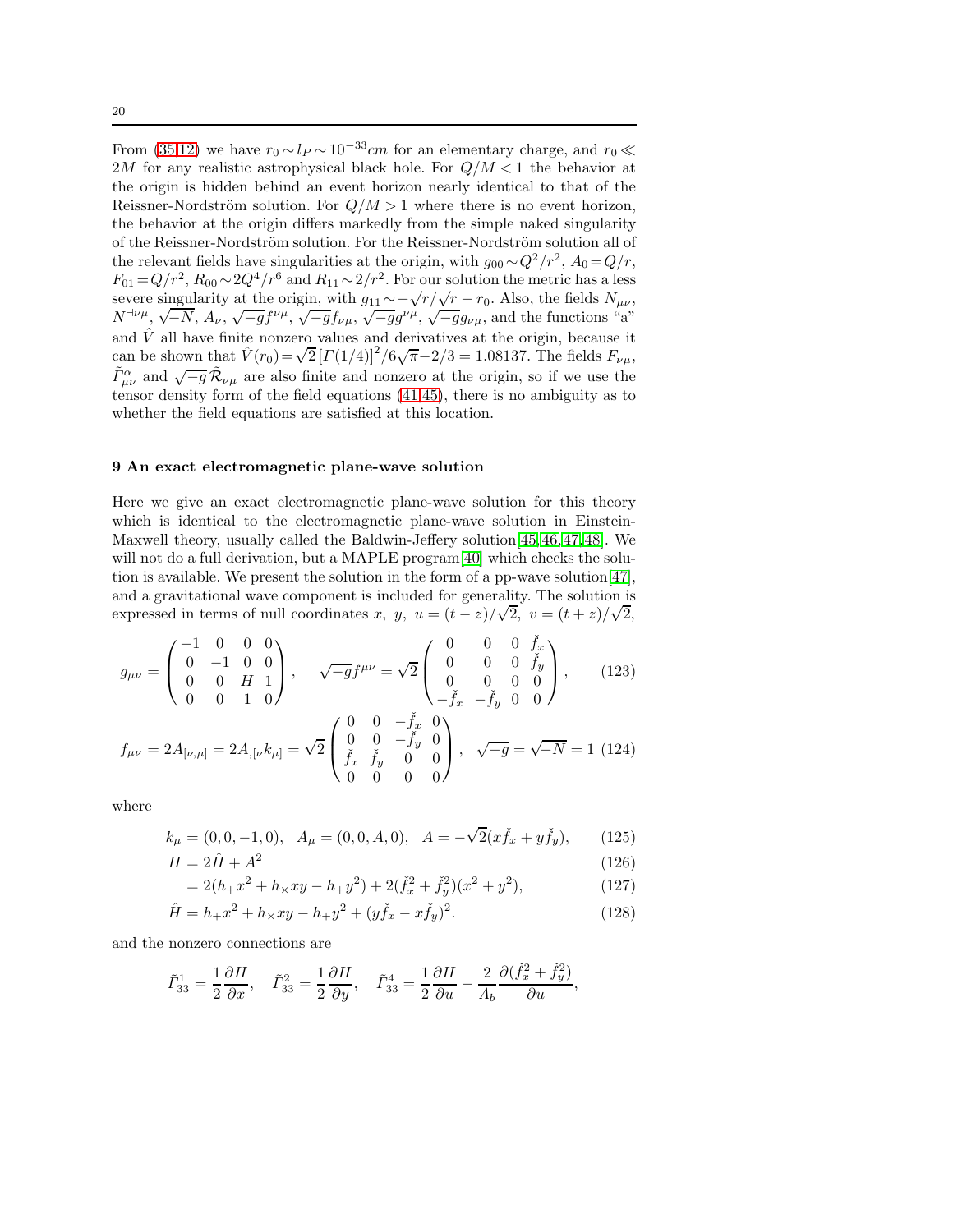$$
\tilde{\Gamma}_{13}^4 = \frac{1}{2} \frac{\partial H}{\partial x} - \frac{2i}{\sqrt{A_b}} \frac{\partial \check{f}_x}{\partial u}, \quad \tilde{\Gamma}_{31}^4 = \frac{1}{2} \frac{\partial H}{\partial x} + \frac{2i}{\sqrt{A_b}} \frac{\partial \check{f}_x}{\partial u}, \n\tilde{\Gamma}_{23}^4 = \frac{1}{2} \frac{\partial H}{\partial y} - \frac{2i}{\sqrt{A_b}} \frac{\partial \check{f}_y}{\partial u}, \quad \tilde{\Gamma}_{32}^4 = \frac{1}{2} \frac{\partial H}{\partial y} + \frac{2i}{\sqrt{A_b}} \frac{\partial \check{f}_y}{\partial u}.
$$
\n(129)

Here  $h_+(u), h_\times(u)$  characterize the gravitational wave component,  $\check{f}_x(u), \check{f}_y(u)$ characterize the electromagnetic wave component, and all of these are arbitrary functions of the coordinate  $u = (t - z)/\sqrt{2}$ .

The solution above has been discussed extensively in the literature on Einstein-Maxwell theory[\[45,](#page-22-20)[46,](#page-22-21)[47,](#page-22-22)[48\]](#page-22-23) so we will not interpret it further. It is the same solution which forms the incoming waves for the Bell-Szekeres colliding plane-wave solution[\[48\]](#page-22-23), although the full Bell-Szekeres solution does not satisfy our theory because the electromagnetic field is not null after the collision.

## 10 Conclusions

The Einstein-Schrödinger theory is modified to include a cosmological constant  $\Lambda_z$  which multiplies the symmetric metric. This is assumed to be nearly cancelled by Schrödinger's "bare" cosmological constant  $\Lambda_b$  which multiplies the nonsymmetric fundamental tensor, such that the total cosmological constant  $\Lambda = \Lambda_b + \Lambda_z$  matches measurement. The resulting theory closely approximates Einstein-Maxwell theory for  $|A_z| \sim 1/(\text{Planck length})^2$ , and it becomes exactly Einstein-Maxwell theory in the limit as  $|A_z| \rightarrow \infty$ .

#### Acknowledgements

I am grateful to Clifford Will for discussions and for helpful comments on drafts of this manuscript. This work was supported in part by the National Science Foundation under grant PHY 03-53180.

## <span id="page-20-0"></span>A Solution for  $N_{\nu\mu}$  in terms of  $g_{\nu\mu}$  and  $f_{\nu\mu}$

Here we invert the definitions [\(4,](#page-2-1)[22\)](#page-4-2) of  $g_{\nu\mu}$  and  $f_{\nu\mu}$  to obtain [\(33,34\)](#page-6-1), the approximation of  $N_{\nu\mu}$  in terms of  $g_{\nu\mu}$  and  $f_{\nu\mu}$ . First let us define the notation

<span id="page-20-2"></span>
$$
\hat{f}^{\nu\mu} = f^{\nu\mu}\sqrt{2} i \Lambda_b^{-1/2}.
$$
\n(130)

We assume that  $|\hat{f}^{\nu}{}_{\mu}| \ll 1$  for all components of the unitless field  $\hat{f}^{\nu}{}_{\mu}$ , and find a solution in the form of a power series expansion in  $\hat{f}^{\nu}{}_{\mu}$ . Lowering an index on [\(23\)](#page-4-3) gives

<span id="page-20-1"></span>
$$
\left(\sqrt{-N}/\sqrt{-g}\right)N^{-\mu}{}_{\alpha} = \delta^{\mu}_{\alpha} - \hat{f}^{\mu}{}_{\alpha}.\tag{131}
$$

Let us consider the tensor  $\hat{f}^{\mu}{}_{\alpha} = \hat{f}^{\mu\nu} g_{\nu\alpha}$ . Because  $g_{\nu\alpha}$  is symmetric and  $\hat{f}^{\mu\nu}$  is antisymmetric, it is clear that  $\hat{f}^{\alpha}{}_{\alpha} = 0$ . Also because  $\hat{f}_{\nu\sigma} f^{\sigma}{}_{\mu}$  is symmetric it is clear that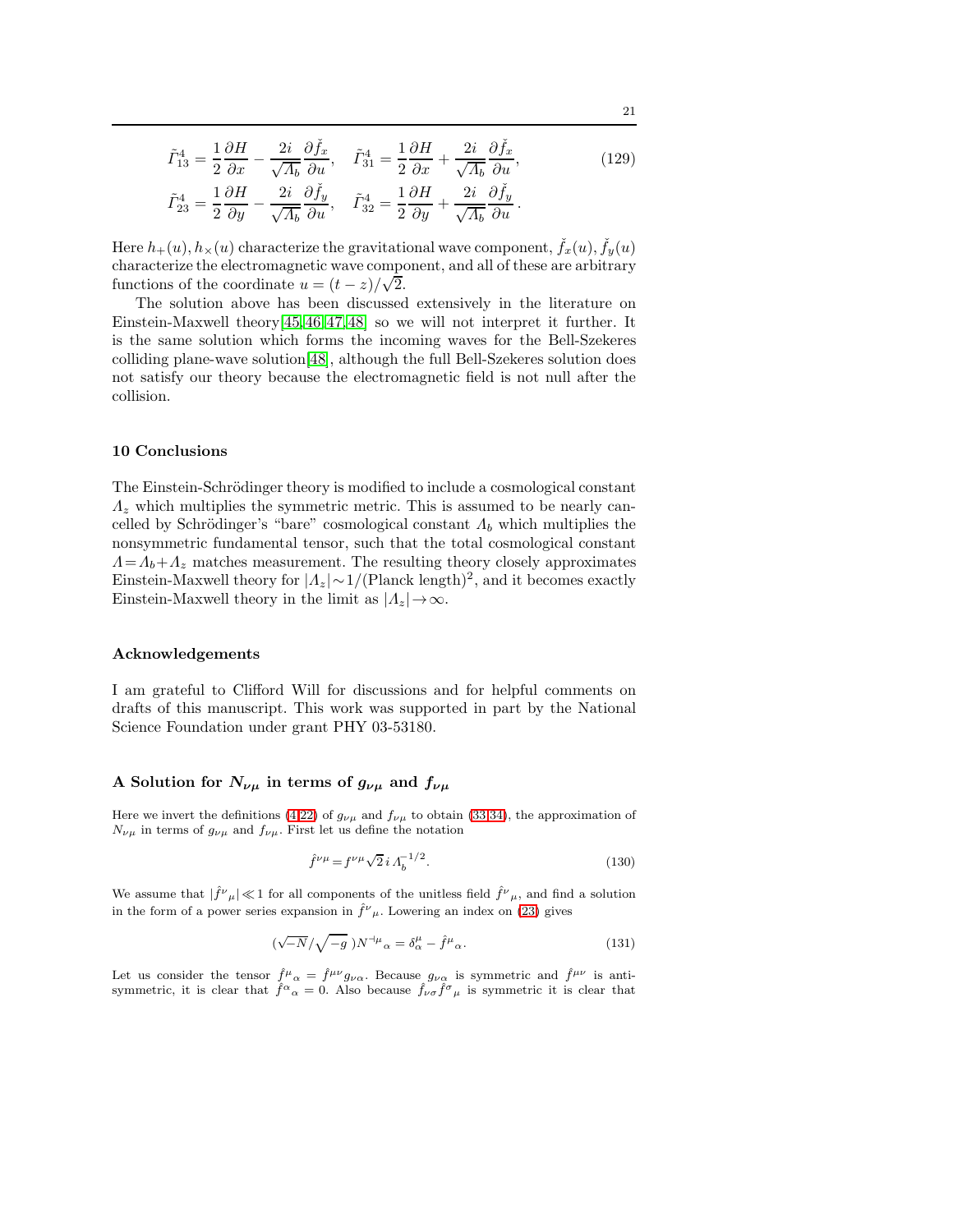$\hat{f}^{\nu}{}_{\sigma}\hat{f}^{\sigma}{}_{\mu}\hat{f}^{\mu}{}_{\nu}=0.$  In matrix language therefore  $tr(\hat{f})=0$ ,  $tr(\hat{f}^3)=0$ , and in fact  $tr(\hat{f}^p)=0$ for any odd p. Using the well known formula  $det(e^M) = exp(tr(M))$  and the power series  $ln(1-x) = -x - x^2/2 - x^3/3 - x^4/4...$  we then get[\[49\]](#page-22-24),

<span id="page-21-24"></span>
$$
ln(det(I - \hat{f})) = tr(ln(I - \hat{f})) = -\hat{f}^{\rho}{}_{\sigma}\hat{f}^{\sigma}{}_{\rho}/2 + (\hat{f}^{4})\dots
$$
\n(132)

Here the notation  $(\hat{f}^4)$  refers to terms like  $\hat{f}^{\tau}{}_{\alpha}\hat{f}^{\alpha}{}_{\sigma}\hat{f}^{\sigma}{}_{\rho}\hat{f}^{\rho}{}_{\tau}$ . Taking  $ln(det())$  on both sides of [\(131\)](#page-20-1) using [\(132\)](#page-21-24) and the identities  $det(sM) = s^n det(M)$ ,  $det(M^{-1}) = 1/det(M)$  gives

<span id="page-21-25"></span>
$$
ln\left(\frac{\sqrt{-N}}{\sqrt{-g}}\right) = \frac{1}{(n-2)} ln\left(\frac{N^{(n/2-1)}}{g^{(n/2-1)}}\right) = -\frac{1}{2(n-2)} \hat{f}^{\rho} \sigma \hat{f}^{\sigma}{}_{\rho} + (\hat{f}^{4}) \dots \tag{133}
$$

Taking  $e^x$  on both sides of [\(133\)](#page-21-25) and using  $e^x = 1 + x + x^2/2...$  gives

<span id="page-21-27"></span>
$$
\frac{\sqrt{-N}}{\sqrt{-g}} = 1 - \frac{1}{2(n-2)} \hat{f}^{\rho\sigma} \hat{f}_{\sigma\rho} + (\hat{f}^4) \dots \tag{134}
$$

Using the power series  $(1-x)^{-1} = 1 + x + x^2 + x^3 \dots$ , or multiplying [\(131\)](#page-20-1) term by term, we can calculate the inverse of  $(131)$  to get $[49]$ 

<span id="page-21-26"></span>
$$
(\sqrt{-g/\sqrt{-N}})N^{\nu}{}_{\mu} = \delta^{\nu}_{\mu} + \hat{f}^{\nu}{}_{\mu} + \hat{f}^{\nu}{}_{\sigma}\hat{f}^{\sigma}{}_{\mu} + \hat{f}^{\nu}{}_{\rho}\hat{f}^{\rho}{}_{\sigma}\hat{f}^{\sigma}{}_{\mu} + (\hat{f}^{4})\dots \tag{135}
$$

$$
N_{\nu\mu} = (\sqrt{-N}/\sqrt{-g})(g_{\nu\mu} + \hat{f}_{\nu\mu} + \hat{f}_{\nu\sigma}\hat{f}^{\sigma}{}_{\mu} + \hat{f}_{\nu\rho}\hat{f}^{\rho}{}_{\sigma}\hat{f}^{\sigma}{}_{\mu} + (\hat{f}^{4})\ldots). \tag{136}
$$

Here the notation  $(\hat{f}^4)$  refers to terms like  $\hat{f}_{\nu\alpha}\hat{f}^{\alpha}{}_{\sigma}\hat{f}^{\sigma}{}_{\rho}\hat{f}^{\rho}{}_{\mu}$ . Since  $\hat{f}_{\nu\sigma}\hat{f}^{\sigma}{}_{\mu}$  is symmetric and  $\hat{f}_{\nu\rho}\hat{f}^{\rho}\sigma\hat{f}^{\sigma}{}_{\mu}$  is antisymmetric, we obtain from [\(136,](#page-21-26)[134,](#page-21-27)[130\)](#page-20-2) the final result [\(33,34\)](#page-6-1).

### References

- <span id="page-21-1"></span><span id="page-21-0"></span>1. A. Einstein and E. G. Straus, Ann. Math. 47 (1946) 731.
- <span id="page-21-2"></span>2. A. Einstein, Rev. Mod. Phys. 20 (1948) 35.
- <span id="page-21-3"></span>3. A. Einstein, Can. J. Math. 2 (1949) 120.
- <span id="page-21-4"></span>4. A. Einstein and B. Kaufman, Ann. Math. 62 (1955) 128.
- 5. A. Einstein, The Meaning of Relativity, 5th ed. revised (Princeton U. Press, Princeton NJ, 1956).
- <span id="page-21-6"></span><span id="page-21-5"></span>6. E. Schrödinger, Proc. Royal Irish Acad. 51A (1947) 163.
- <span id="page-21-7"></span>7. E. Schrödinger, Proc. Royal Irish Acad. 52A (1948) 1.
- <span id="page-21-8"></span>8. E. Schrödinger, Space-Time Structure (Cambridge Press, London, 1950) p. 93,108,112.
- <span id="page-21-9"></span>9. J. Callaway, Phys. Rev. 92 (1953) 1567.
- <span id="page-21-10"></span>10. L. Infeld, Acta Phys. Pol. X (1950) 284.
- <span id="page-21-11"></span>11. A. Einstein and L. Infeld, Canad. J. Math. 1 (1949) 209.
- <span id="page-21-12"></span>12. P. R. Wallace, Am. J. Math. 63 (1941) 729.
- <span id="page-21-13"></span>13. B. Kurşunoğlu, Phys. Rev. 88 (1952) 1369.
- <span id="page-21-14"></span>14. Ya.B. Zeldovich, Sov. Phys. - Uspekhi 11 (1968) 381.
- 15. V. Sahni and A. Starobinsky, Int. J. Mod. Phys. D9 (2000) 373 [\[arXiv:astro-ph/9904398\]](http://arxiv.org/abs/astro-ph/9904398).
- <span id="page-21-15"></span>16. M.E. Peskin, D.V. Schroeder, An Introduction to Quantum Field Theory (Westview Press, 1995) p. 790-791.
- <span id="page-21-17"></span><span id="page-21-16"></span>17. S.M. Carroll and et.al., Annu. Rev. Astron. Astrophys. 30 (1992) 499.
- <span id="page-21-18"></span>18. K. Borchsenius, Phys. Rev. D 13 (1976) 2707.
- <span id="page-21-19"></span>19. K. Borchsenius, Nuovo Cimento 46A (1978) 403.
- <span id="page-21-20"></span>20. P. Astier and et.al., Astro. Astrophys. (2005) [\[arXiv:astro-ph/0510447\]](http://arxiv.org/abs/astro-ph/0510447).
- <span id="page-21-21"></span>21. J. A. Shifflett, (unpublished) arXiv:gr-qc/0411016.
- 22. N.D. Birrell, P.C. Davies, Quantum Fields in Curved Space (Cambridge University Press, Cambridge, 1982) p. 81-88.
- <span id="page-21-23"></span><span id="page-21-22"></span>23. M. A. Tonnelat, C. R. Acad. Sci. 239 (1954) 231.
- 24. J. A. Shifflett, (unpublished) arXiv:gr-qc/0403052.